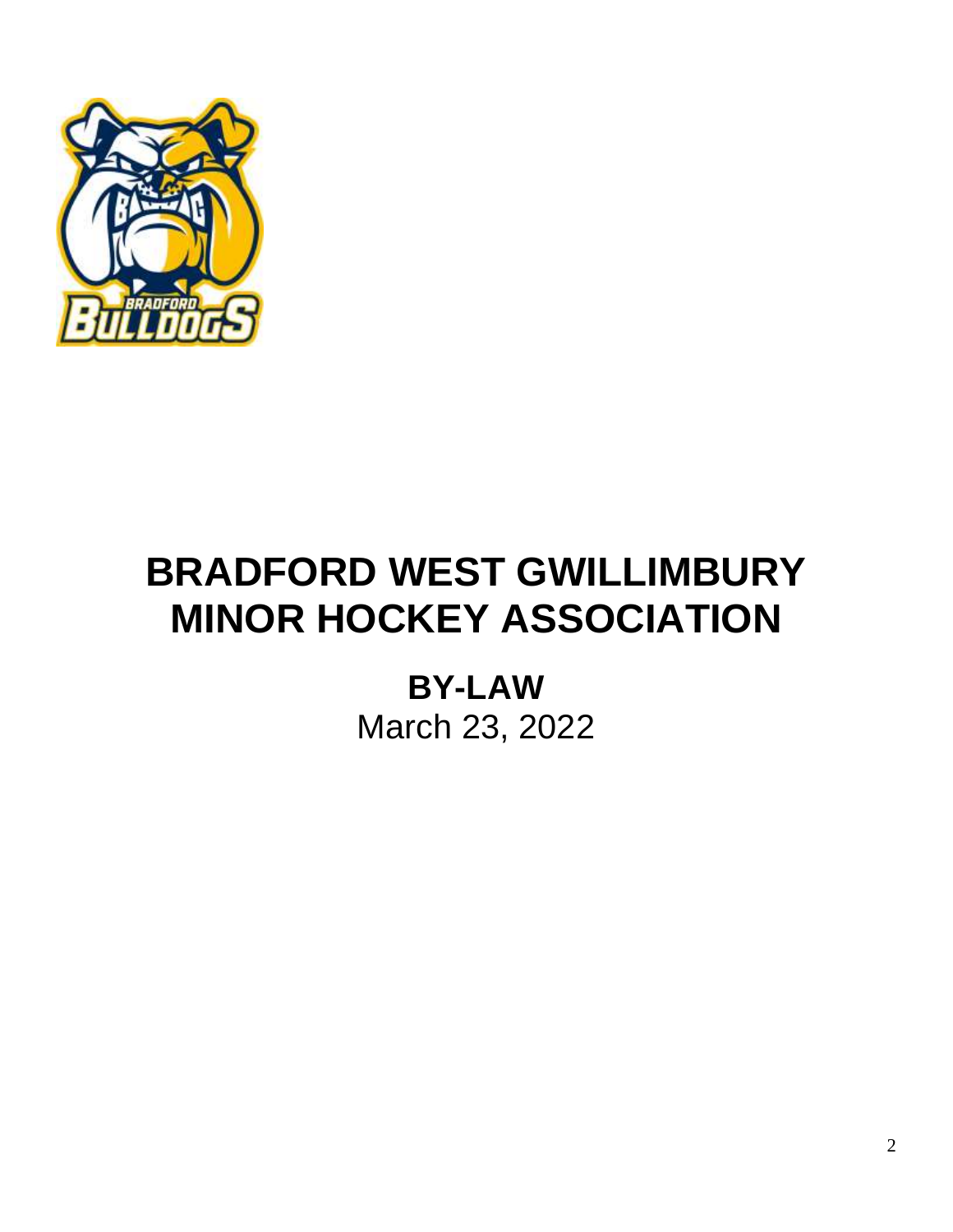# **BRADFORD WEST GWILLIMBURY MINOR HOCKEY ASSOCIATION BY-LAW NO.1**

# **TABLE OF CONTENTS**

| 1.  | <b>DEFINITIONS</b>                           | 6  |
|-----|----------------------------------------------|----|
| 2.  | <b>REGISTERED OFFICE/BOUNDARIES AND SEAL</b> | 6  |
| 3.  | <b>MISSION OF THE ASSOCIATION</b>            | 7  |
| 4.  | <b>CENTRE DESIGNATION &amp; AFFILIATIONS</b> | 7  |
| 5.  | <b>CLASSES OF MEMBERSHIP</b>                 | 8  |
| 6.  | <b>TERMS OF MEMBERSHIP AND ELIGIBILITY</b>   | 8  |
| 7.  | MEETINGS OF THE MEMBERSHIP                   | 10 |
| 8.  | MEMBERS OF THE BOARD                         | 12 |
| 9.  | PROCEDURE FOR ELECTION OF THE BOARD          | 13 |
| 10. | <b>BOARD RESPONSIBILITIES</b>                | 15 |
| 11. | <b>DUTIES OF BOARD</b>                       | 18 |
| b)  | President:                                   | 18 |
| 12. | <b>EXECUTION OF DOCUMENTS</b>                | 23 |
| 13. | <b>FINANCIAL YEAR</b>                        | 24 |
| 14. | <b>BANKING ARRANGEMENTS</b>                  | 24 |
| 15. | BORROWING BY THE ASSOCIATION                 | 24 |
| 16. | <b>NOTICE</b>                                | 25 |
| 17. | PASSING AND AMEDNING BY-LAWS                 | 25 |
| 18. | <b>REPEAL OF PRIOR BY-LAWS</b>               | 26 |
| 19. | <b>RULES OF PROCEDURE</b>                    | 26 |
| 20. | <b>EFFECTIVE DATE</b>                        | 27 |
|     |                                              |    |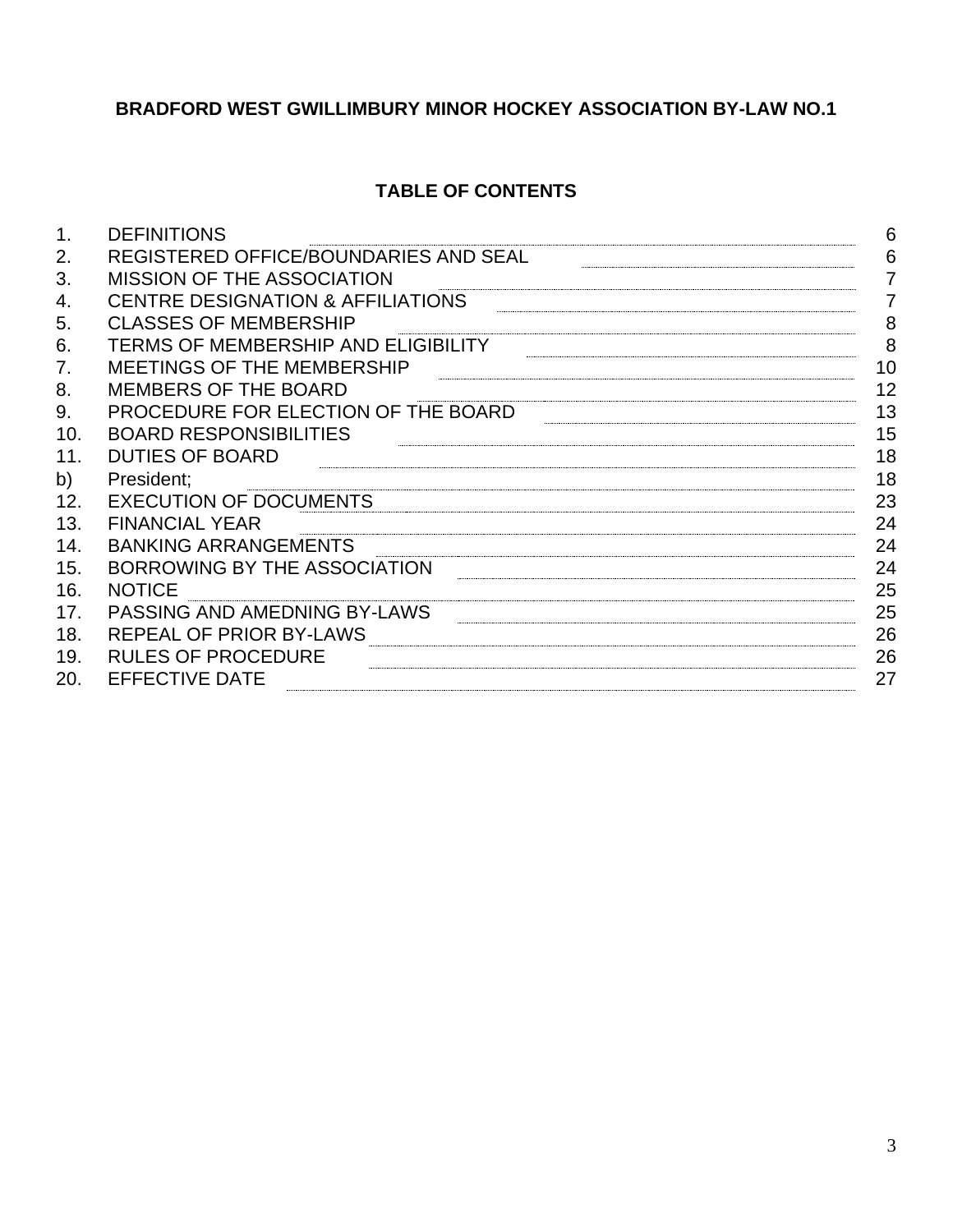# **BRADFORD WEST GWILLIMBURY MINOR HOCKEY ASSOCIATION BY-LAW NO.1**

# **REVISION LOG**

## **SECTION CONTENT**

- 9.2 & 11.1 By-Law Amendment 2008-02-26: -Ice Convenor Position removed as Board Member to Paid Position.
- 9.2 &11.1 By-Law Amendment 2009-02-26: -Changes to Tournament Director Position, Introduction of a: Representative & AE Tournament Director House League & Local League Tournament Director.
- 8.1, 9.2 & 11.1 By-Law Amendment 2010-04-12 -Change title Vice President Rep Hockey & OMHA Delegate to: Vice President Operations, OMHA Rep & YSMHL Delegate -Change title Vice President Local League & Simcoe Region Delegate to: Convenor Local League -Change title Vice President House League to: Convenor House League
- 6.4, 8.1, 9.2 & 11.1 By-Law Amendment 2011-04-11 -Addition to 6.4 Termination (e) -Addition Position – Fundraising Chair -Change title duties – Head of Hockey Auxiliary -Change title duties – Secretary -Change to tile duties – Equipment Director
- 8.1, 9.2 & 11.1 By-Law Amendment 2012-04-02 -Change title – Vice President Operations – OMHA/YSMHL Delegate -Removal position – Convenor of Rep -Change title – Convenor of Local League -Removal position – Convenor of House League -Change title – Abuse & Harassment Convenor -Change title – Fundraising Chair -Change title – Events Director -Removal position – Tournament Director – House League & Local League -Change title – Tournament Director – Representative & AE -Change duties – Technical Director
- 8.1, 9.2 & 11.1 By-Law Amendment 2015-03-02 -Addition Board Member- Vice President House League Hockey -Addition Board Member – Assistant Tournament Director
- 11.1 By-Law Amendment 2016-03-23 -Change of duties – Treasurer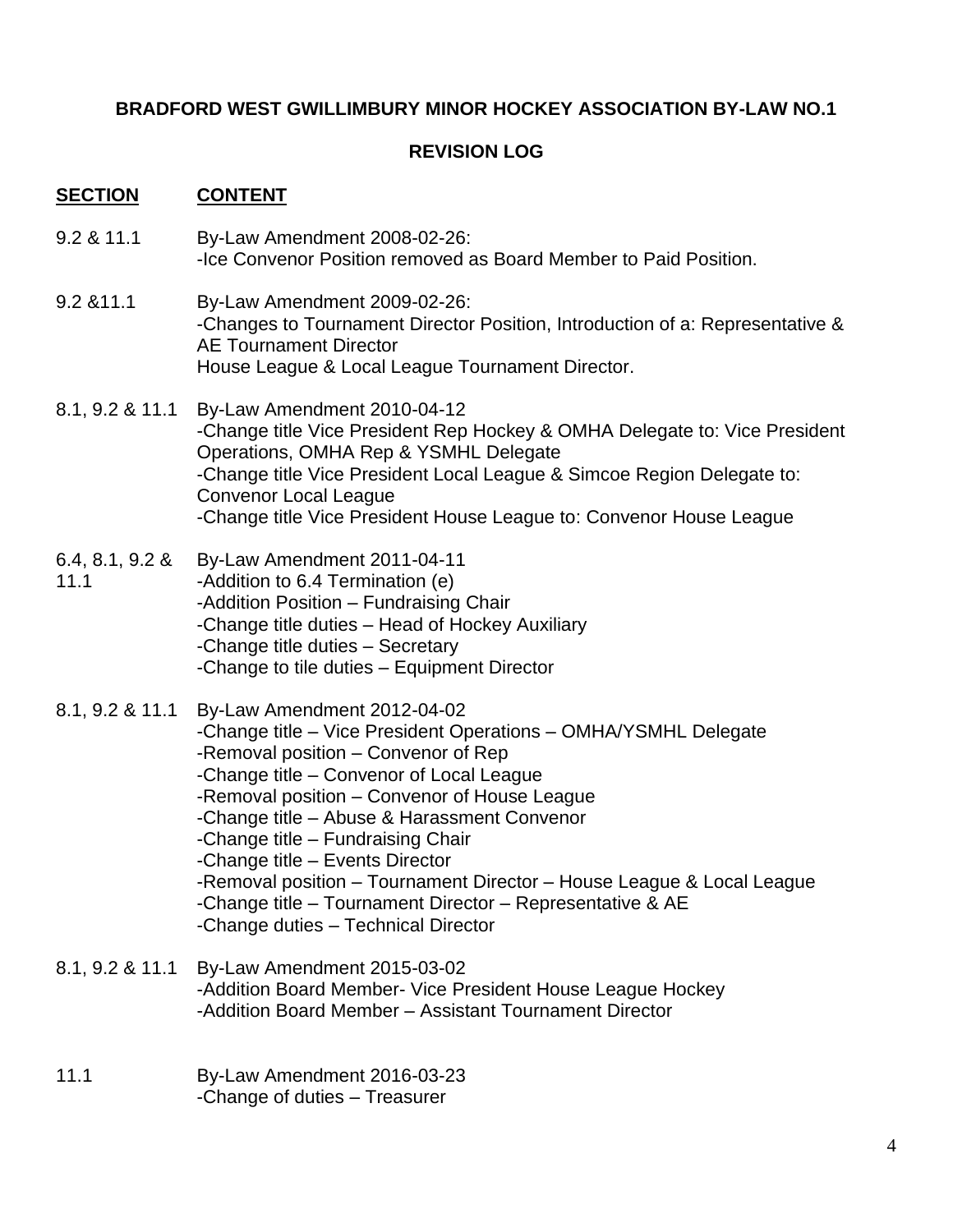| 9.2<br>11.1 (i) (o)                      | By-Law Amendment 2017-03-22<br>-Change Board Title - Risk Management Coordinator to Risk Management<br><b>Director</b><br>-Change of duties - Marketing Director                                                                                                                       |
|------------------------------------------|----------------------------------------------------------------------------------------------------------------------------------------------------------------------------------------------------------------------------------------------------------------------------------------|
| 6.4(e)                                   | -By-Law Amendment 2018-03-23<br>-Change to Board Termination policy                                                                                                                                                                                                                    |
| 8.1(x)                                   | -By-Law Amendment 2019-03-21<br>-Change to the Composition of the Board and Eligibility                                                                                                                                                                                                |
| 9.2                                      | -By-Law Amendment 2019-03-21<br>-Change to Board Position Titles                                                                                                                                                                                                                       |
| 11.1<br>(d) (e) (f) (h)<br>$(j)$ (n) (o) | -By-Law Amendment 2019-03-21<br>-Changes to Board Duties                                                                                                                                                                                                                               |
| 9.2                                      | -By-Law Amendment 2021-04-28<br>-Changes to Board Position Title                                                                                                                                                                                                                       |
| 8.1                                      | -By Law Amendment 2021-04-28<br>-Changes to Members of the Board -Other<br>-Changes to Numbers of Members of the Board                                                                                                                                                                 |
| 11.1                                     | -By Law Amendment 2021-04-28<br>-Changes to Duties of the Board                                                                                                                                                                                                                        |
| 11.1, 9.2 & 4,<br>4.2                    | -By Law Amendment 2022-03-23<br>-Changes to Board Positions with two new positions adding Volunteer Co-<br><b>Ordinator and Tournament Convenor</b><br>-Changes to Duties of the Board adding two new positions<br>-Changes to Affiliations of the Board to include Centre Designation |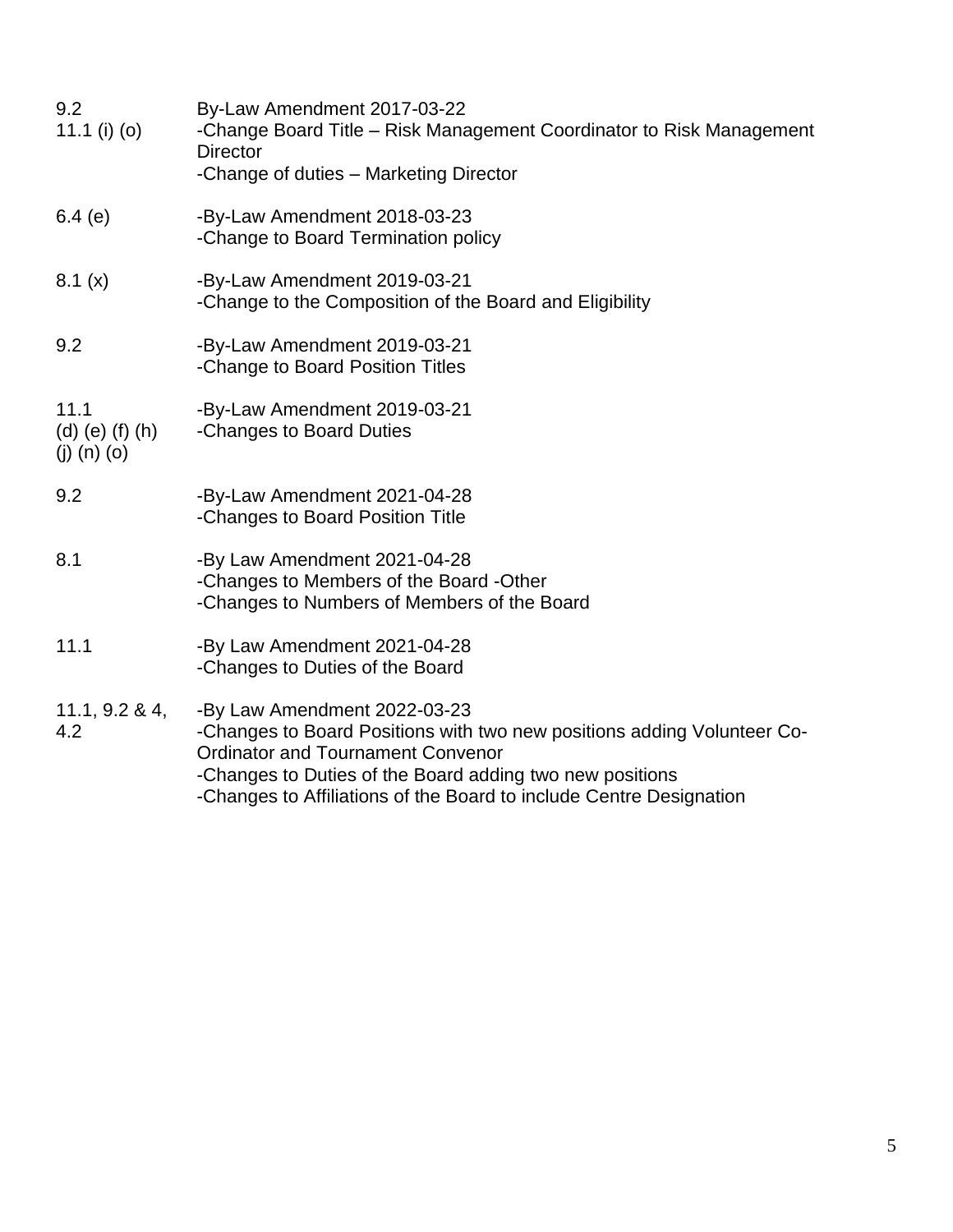# **BRADFORD WEST GWILLIMBURY MINOR HOCKEY ASSOCIATION**

# **BY-LAW NO. 1**

A By-law relating generally to the conduct of the affairs of the Bradford West Gwillimbury Minor Hockey Association.

BE IT ENACTED as a by-law of Bradford West Gwillimbury Minor Hockey Association as follows:

# **1.0DEFINITIONS**

- **1.1** In this By-Law and all other By-Laws and Resolutions of the Association, unless the context otherwise requires:
	- a. "Association" means BWGMHA Minor Association (or such other name as the Association may in future legally adopt);
	- b. "Board" means an individual who has been elected by the Board Members of the Association;
	- c. "Board" mean the individuals who hold the offices enumerated in Article 11;
	- d. "BWGMHA" means Bradford West Gwillimbury Minor Hockey Association.
	- e. "Corporations Act" means the Corporations Act R.S.O. 1990 Chapter 38, and any statute amending or enacted in substitution therefore, from time to time;
	- f. "HC" means Hockey Canada (or such other names as HC may in the future legally adopt);
	- g. "Letters Patent" means Letters Patent incorporating the Association, as from time to time amended by Supplementary Letters Patent;
	- h. "Members" means all classes of membership in the Association as provided for in section 5.
	- i. "OHF" means the Ontario Hockey Federation (or such other names as the OHF may in the future legally adopt);
	- j. "OMHA" means Ontario Minor Hockey Association (or such other names as the OMHA may in the future legally adopt);
	- k. "Policies" means written statements governing issues affecting the affairs of the Association, which have been considered and approved by the Board Members of the Association.
	- l. "Volunteer Worker" means any person over 18 years of age who serves in the interest of the Association.
- **1.2** All terms defined in the Corporations Act have the same meaning in this By-Law as all other By-Laws and Resolutions of the Association.

# **2. REGISTERED OFFICE/BOUNDARIES AND SEAL**

2.1 The Corporate Seal of the Association shall be in the form as the Board may be resolution from time to time adopt, and shall be entrusted to the Secretary of the Association for its use and safekeeping.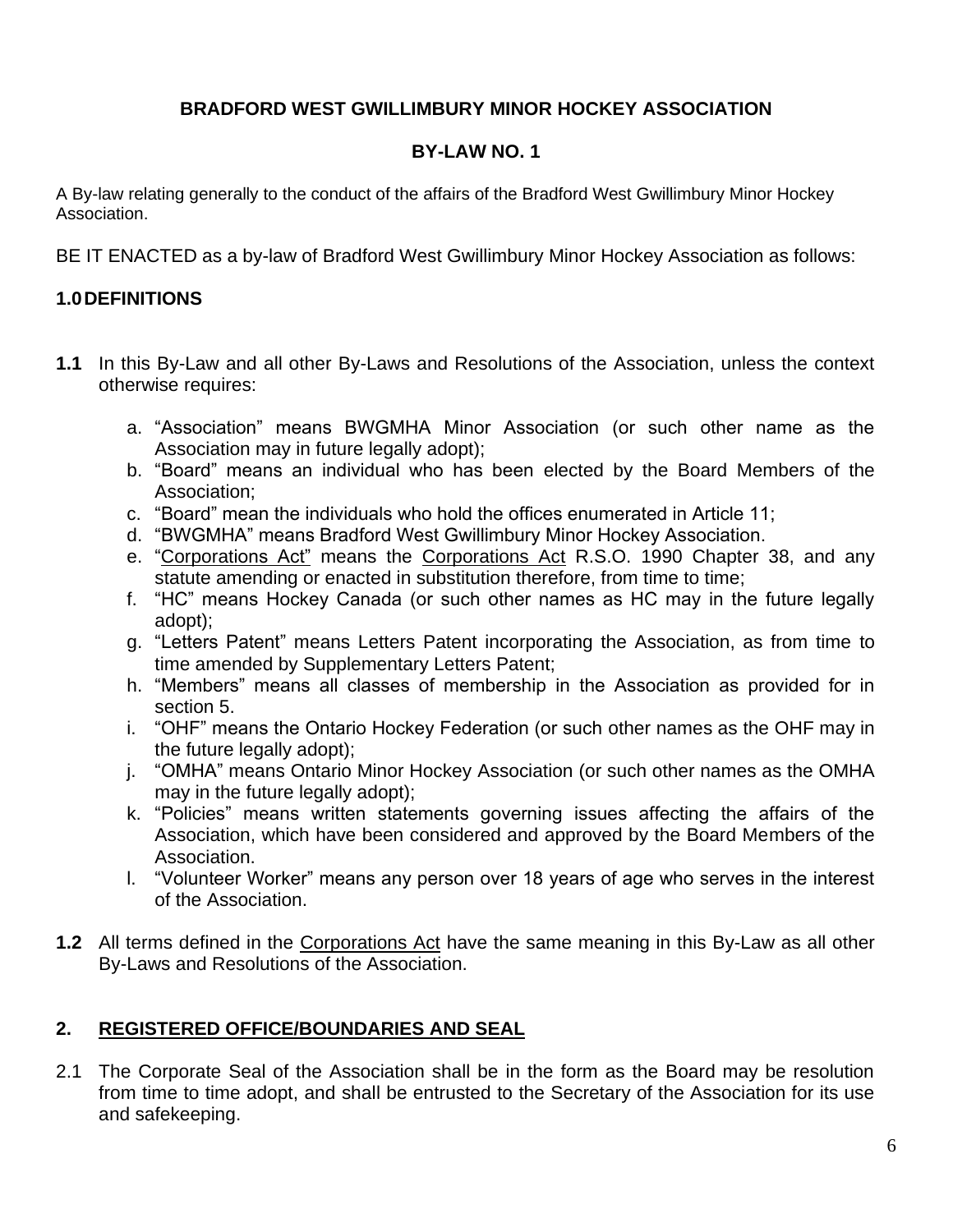- 2.2 The registered head office of the Association shall be in the Town of Bradford West Gwillimbury, in the Province of Ontario and thereafter as the Association may from time to time determine by special resolutions of the members pursuant to the Corporations Act.
- 2.3 The BWGMHA official boundaries encompasses the Town of Bradford West Gwillimbury area of governance as follows or as they are changed by the Town of BWG:

North – Line 13 South Side

South – Highway #9 North Side

East –  $20<sup>th</sup>$  Side Road & Canal Road

West – Line 7 West of Hwy #27

# **3. MISSION OF THE ASSOCIATION**

- 3.1 The purpose of the Association is to organize, develop and promote minor ice hockey for the youth of the Town of Bradford West Gwillimbury including:
	- a) The opportunity for all eligible individuals to participate in recreational house league ice hockey, and to provide community-based programs, which will allow a player to participate in an environment for fund, physical exercise and fair play;
	- b) The development of and participation in representative ice hockey and provide the opportunity to participate at the highest competitive level;
	- c) To instil in all players, coaches, managers, trainers and members associated with the BWGMHA good sportsmanship, correct and proper behavior on and off the ice, respect for authority and team play;
	- d) The Association shall be operated without purpose of pecuniary gain to any of the Members and any surplus or accretions of the Association shall be used solely for the purposes of the Association and for the promotion of its goals and objectives.

# **4. CENTRE DESIGNATION & AFFILIATIONS**

- 4.1 The Association shall have the following affiliations:
	- a) The Association shall be a member of the OMHA; and,
	- b) The Association shall be a member of York Simcoe Minor Hockey League.
	- c) The Association shall be a member of Simcoe Region Minor Hockey League.
- 4.2 The Association shall be designated as an A centre under the OMHA. The Association shall be designated as an AA centre under the OMHA (pending OMHA approval).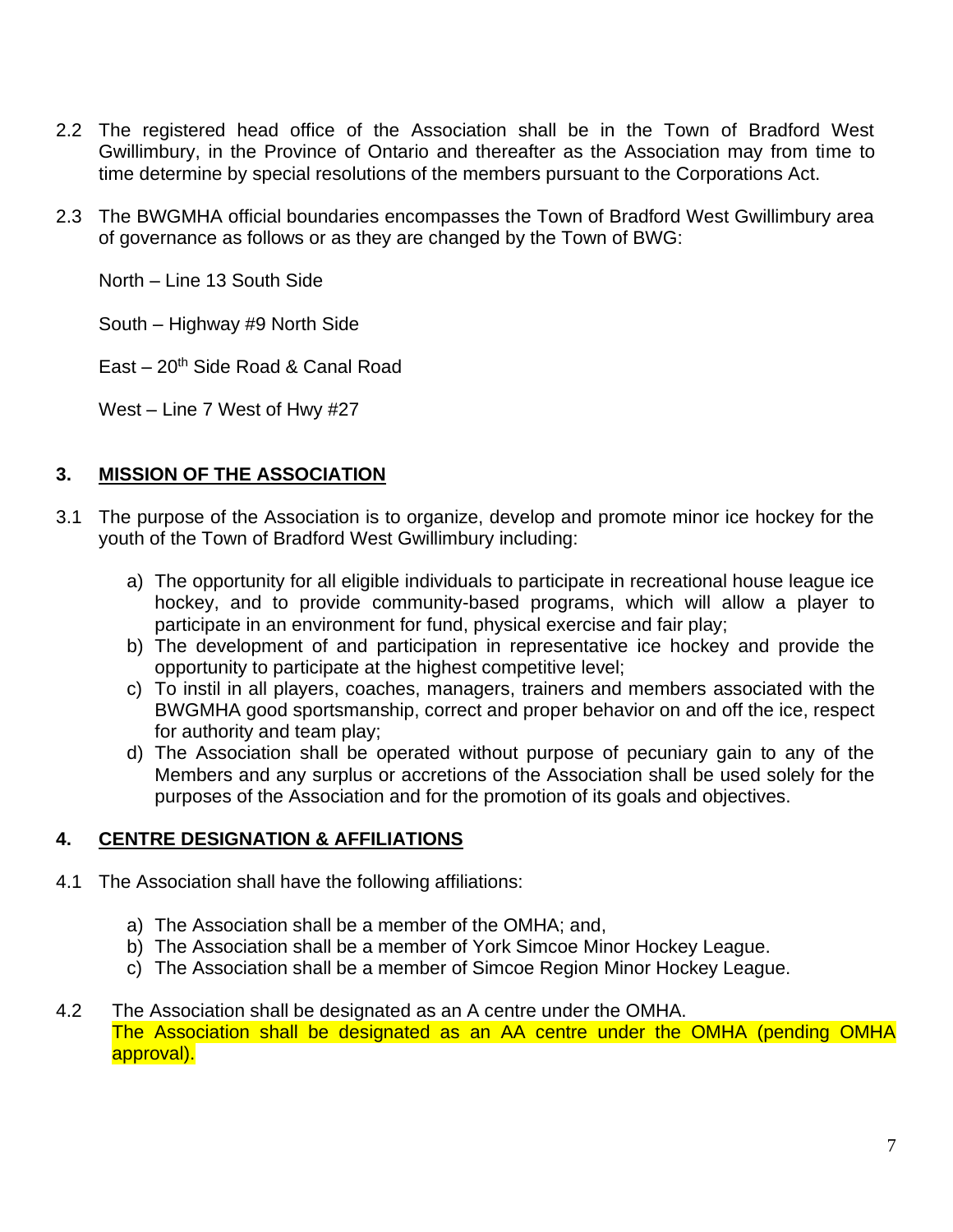# **5. CLASSES OF MEMBERSHIP**

- 5.1 There shall be two (2) classes of Membership in the Association:
	- 1. Active Membership;
		- Volunteer Worker Approved by the Board
	- 2. Parent/Guardian Membership;

# **6. TERMS OF MEMBERSHIP AND ELIGIBILITY**

## 6.1 Terms and Eligibility

## a) Active Membership:

Active Members shall include all elected or appointed Board or officials, and all coaches, managers and trainers appointed for the current season, and all registered players and volunteer workers who are at least 18 years of age. Members in this classification will be allowed one vote per person.

# b) Parent/Guardian Membership:

Parent/Guardian members shall include all parents and or legal guardians of registered players in good standing where the registered player is under the age of eighteen (18) years. Each Parent, custodial couple, single parent/Guardian member(s) of a registered player(s) shall be entitled to vote and may attend membership meetings and, by invitation, meetings of the Board and Committees of the Association.

## c) One Person – One Class of Membership:

Although it is possible for a member to be qualified for more than one (1) class of membership in the Association, no person may hold more than one (1) class of membership. It is therefore mandatory that each member shall declare himself/herself prior to the start of any meeting of the membership and advise the chairperson of the membership class he/she wishes to represent. Once the meeting is called to order, the member must remain in that class membership and may not change to another category or class of membership.

## 6.2 Membership List

Subject to Section 6.7 herein, the Secretary of the Board shall prepare and maintain a list of current Active Members', Volunteer Worker approved by the Board and Parent, Custodial couple, single parent/Guardian Members. This list shall be kept at the head office and updated as necessary and made available to all Board Members. Such list of Members shall be used to determine eligibility to attend and vote at any meeting of the Membership.

## 6.3 Membership Year

Unless otherwise determined by the Board, every Membership, shall commence on or after September 1 in each year, and shall lapse and terminate on the  $31<sup>st</sup>$  day of August next following the date on which such membership commenced.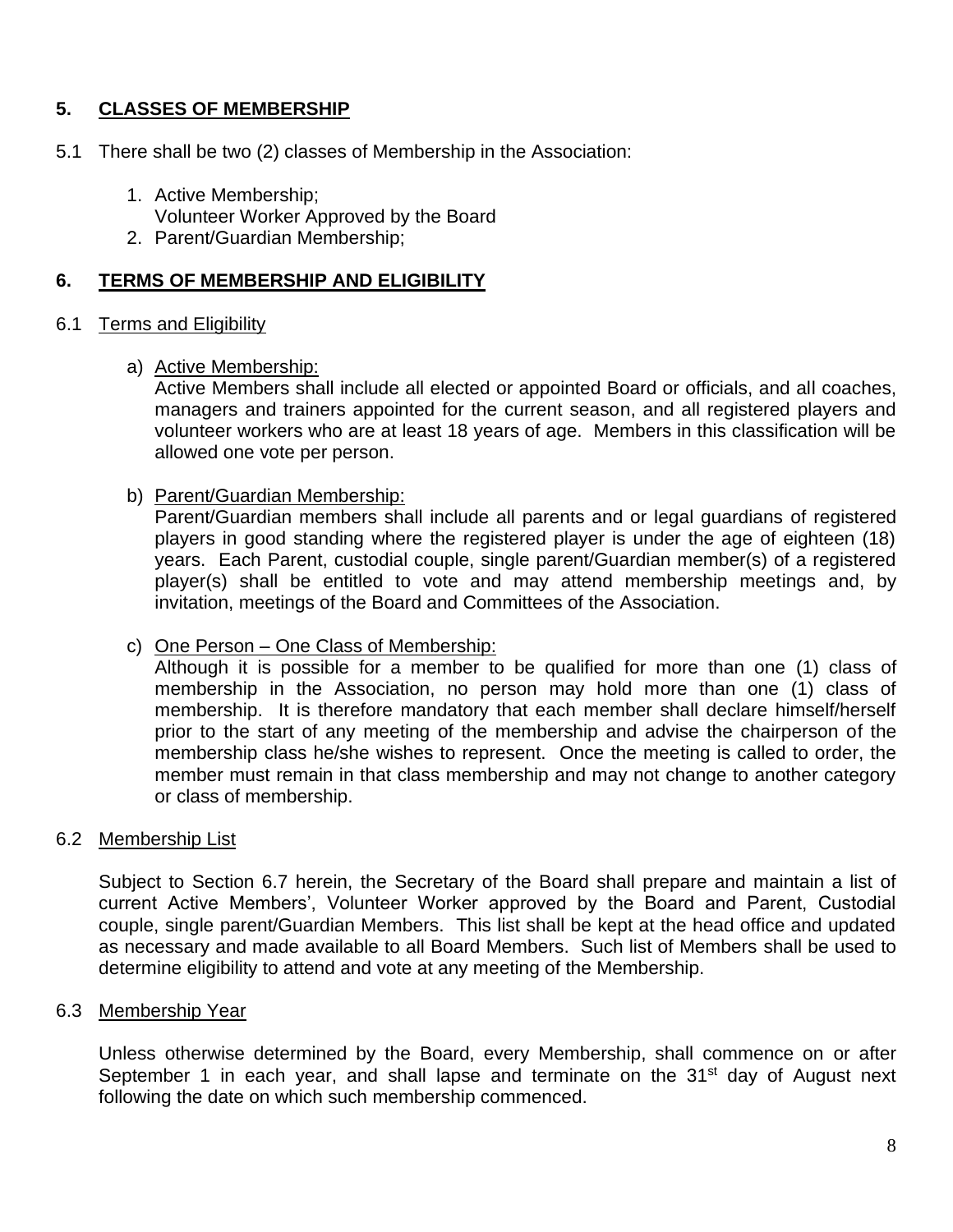# 6.4 Termination

- a. A membership in the Association shall not be transferrable and shall terminate upon a Member's resignation or death.
- b. Members may resign from the Association by submitting a resignation in writing addressed to the Secretary who in turn notifies the appropriate Board members.
- c. Members in good standing shall be those admitted to Membership and who have paid all required membership fees to the Association. Members who Membership fees are in arrears for a period of three (3) months shall be suspended from Membership and not permitted to vote, make nominations or hold office in the Association. The Registrar shall immediately inform those concerned of this suspension in writing.
- d. Members who conduct is considered by the Board to be contrary to the stated OMHA Code of Conduct and the purposes of the Association shall be asked by the Board to explain or justify their actions. If these Members are unwilling or unable to do so, they shall be asked by the Board to resign from the Association. If they do not resign, the Board shall give proper notice of motion, to be considered at the next Board meeting, requesting the expulsion of these Members. A copy of this motion shall be communicated to the Members concerned within a reasonable period of time for that person to make a written response. If a response is made, it shall be circulated with the notice of motion. Approval of such a motion shall require a two-thirds (2/3) majority in a ballot conducted at the meeting. The Members concerned shall be invited to attend the meeting and to explain their positions before the vote is taken.
- e. Where a Member, sitting as an Executive or Board Member, that resigns his/her seat during the current season including up to and the final day before the scheduled AGM, may not be eligible to run for a period of one year. Exception: (During the election process at the BWGMHA AGM) If a position for election becomes available and a current Executive member is interested in running for that position and that said Executive member meets the positions qualifications is allowed to be nominated for that said position. The candidate will receive permission from the Association to participate in the election process of the vacant position. Following this, if this Executive member is elected into the new position, this will result in an immediate resignation from his/her prior Executive position. The position that becomes vacant after this resignation is added to the election process.

## 6.5 Membership Fees

Registration fees shall be established annually by the Budget Committee and resolved by the Board. Fees for any unexpired term of membership are normally not refundable, however the Board may, in its sole discretion, grant a request for such a refund in extenuating circumstances.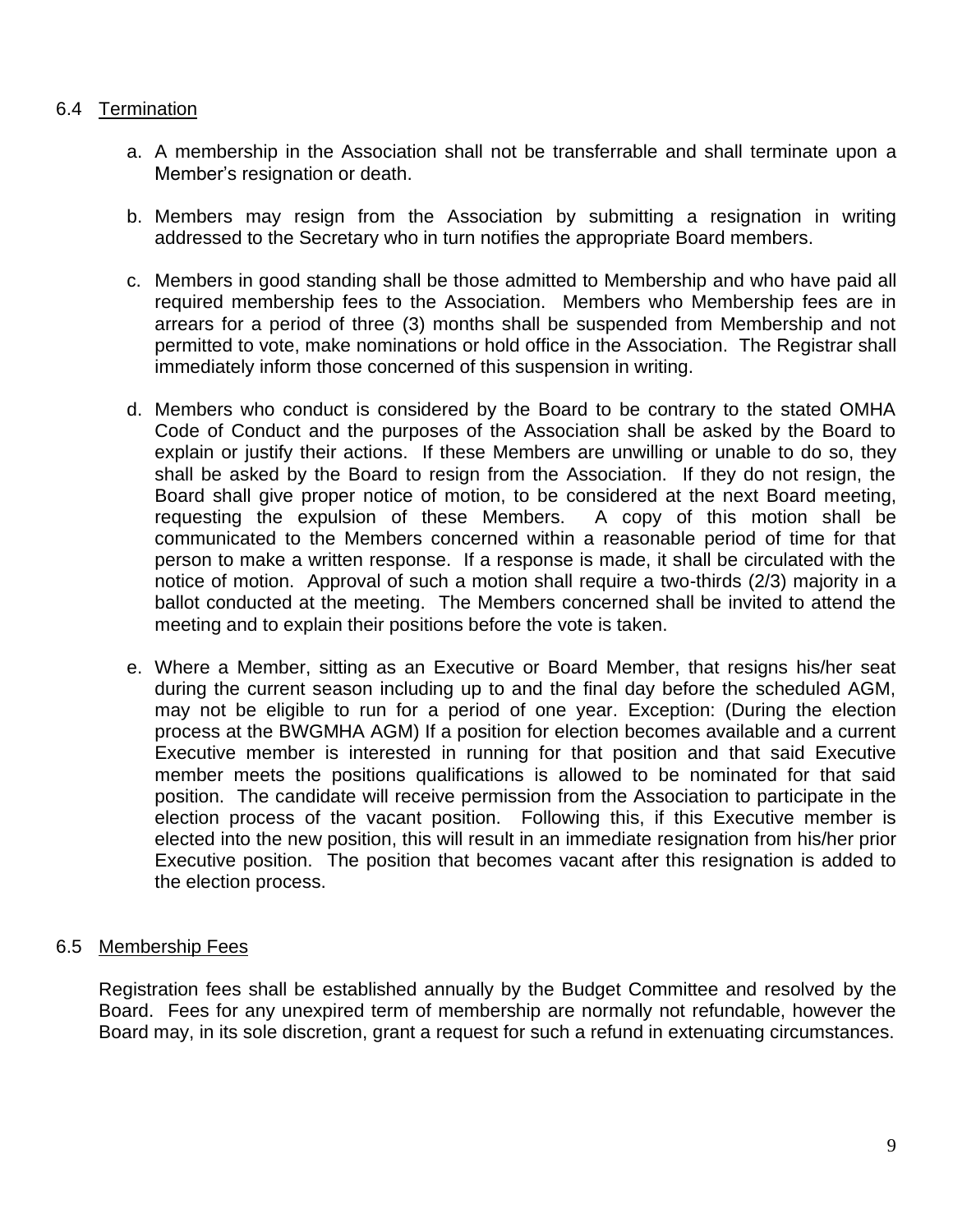# 6.6 Right to Vote

All Active Members and Parent/Guardian Members shall be entitled to notice of and to vote at all Meetings of Members of the Association.

## 6.7 Record Date

Individuals, who are Members of the Association at least 42 days in advance of any General Meeting of the Members of the Association, are entitled to notice of and to vote at such General Meeting of Members. Any individual who is not a Member at least 42 days in advance of a General Meeting is not entitled to notice of or to vote at such General Meeting for which the record date has been established.

# **7. MEETINGS OF THE MEMBERSHIP**

# 7.1 Annual General Meetings of Members

The Annual General meeting shall be held each year before the 31<sup>st</sup> day of May each year, at a time, place and day determined by the Board, for the transaction of at least the following business, to be set out in the agenda of such Annual General Meeting;

- a) Approval of the agenda;
- b) Approval of the minutes of the previous Meeting of the Membership;
- c) Receiving reports of the activities of the Association during the preceding year;
- d) Receiving information regarding the planned activities of the Association for the current year;
- e) Receiving and approving the report of the Treasurer of the Association from the previous year and a projected financial position for the current year;
- f) Presentation of the current Audited statement;
- g) Consideration of any proposed amendments to the Letters Patent or By-laws of the Association;
- h) Transaction of any business which relates to the business of the Meeting referred to above, and notice and particulars of which are received by the Secretary in writing (4 weeks) immediately preceding the Annual General Meeting;
- i) Election of the new Board.

# 7.2 Additional General Meetings of Members

In addition to the Annual General Meeting as Described in Article 7.1, a General Meeting of the Membership may be called at any time by a Resolution of the Board. The business to be transacted at a General Meeting shall be limited to that specified in the notice calling the General Meeting.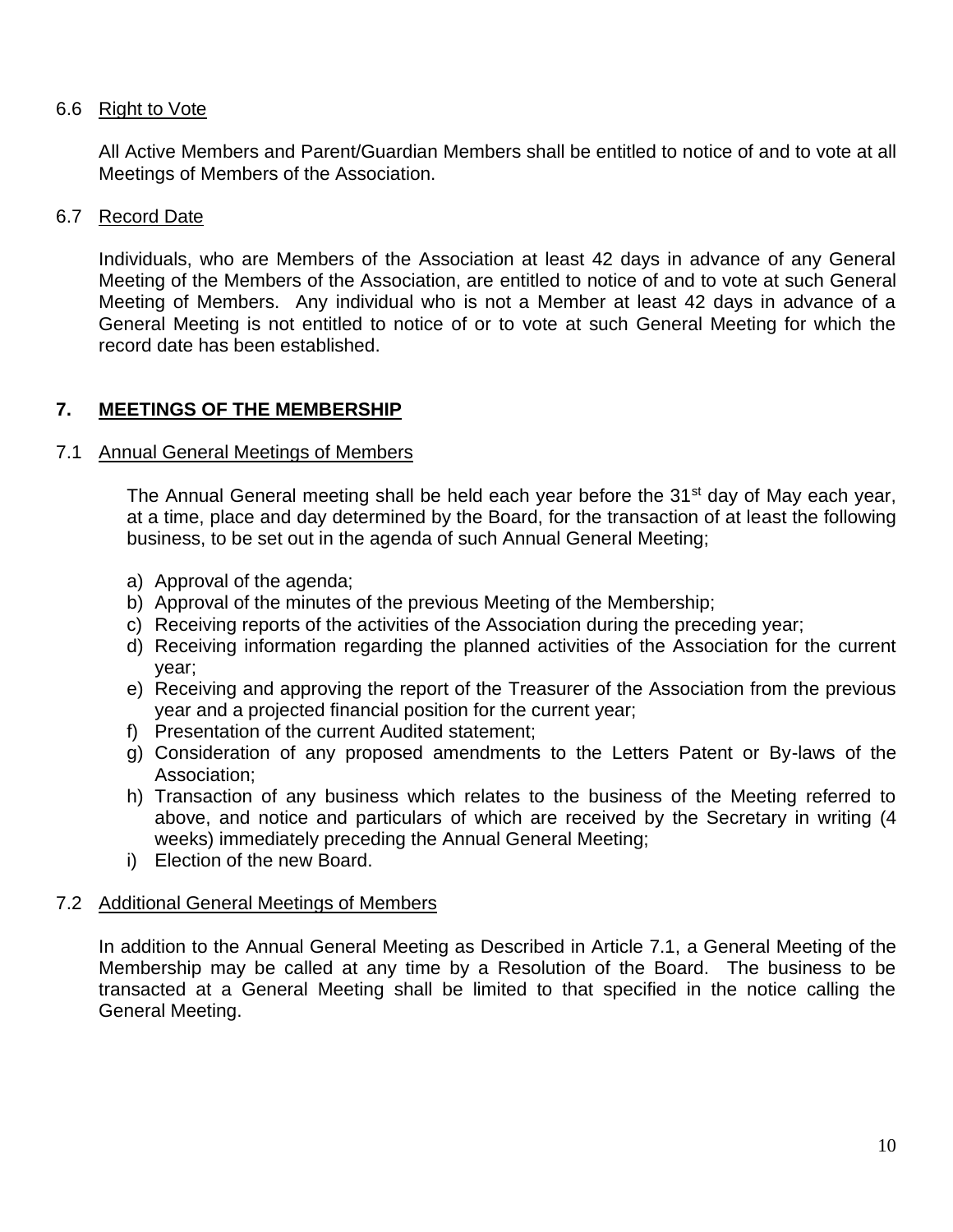# 7.3 Notice

## a) Annual General Meeting;

The notice of the Annual General Meeting (AGM) to be held before the 31<sup>st</sup> day of May each year shall set out the agenda, including particulars of any other business to come before the meeting. The time and place of the Meeting, and such notice shall be conveyed to all Members recorded for such members in the records of the Association. Such notice shall be posted in all Association Arenas at least thirty (30) days prior to the date of the Meeting.

# b) Additional General Meetings of the Membership;

Notice of Additional General Meetings of the Membership shall be conveyed to all Members recorded in the records of the Association. Such notice shall be posted in all Association Arenas within at least fifteen (15) days prior to the date of the Meeting.

# c) Error or Omission in Notice;

No inadvertent error or omission is giving notice of any Annual General Meeting or Additional General Meeting of Membership or any adjourned Meeting, whether Annual or General, shall invalidate such a Meeting or make void any proceedings taken at such Meetings and may ratify, approve and confirm any or all actions or proceedings taken at any such Meeting.

## 7.4 Quorum

A quorum for an Annual General Meeting or General Meeting shall be a minimum of 2/3 of the eligible members present in person. No business shall be transacted in the absence of a quorum except to take measures to obtain a quorum, to establish the time to which to adjourn, or to take a recess.

## 7.5 Voting Procedures

- a) A majority of votes cast by Members entitled to vote, unless otherwise required by the Corporations Act or by the By-Laws of the Association, shall decide every question proposed for consideration at Meetings of the Membership;
- b) The Board member presiding at a Meeting of the Membership shall have a vote only in the event of a tie vote;
- c) At the Meetings of the Membership, every question shall be decided by a show of hands, unless a specific count or unless a secret ballot is required by the Chair as requested by any Member entitled to vote. Whenever a vote by show of hands has been taken upon a question, unless a specific count or secret ballot is requested or required, a declaration by the Chair that a resolution has been carried or lost by a particular majority and an entry to that effect in the minutes of the Meeting is conclusive evidence of the fact without proof of the number or proportion of votes recorded in favour of or against the motion.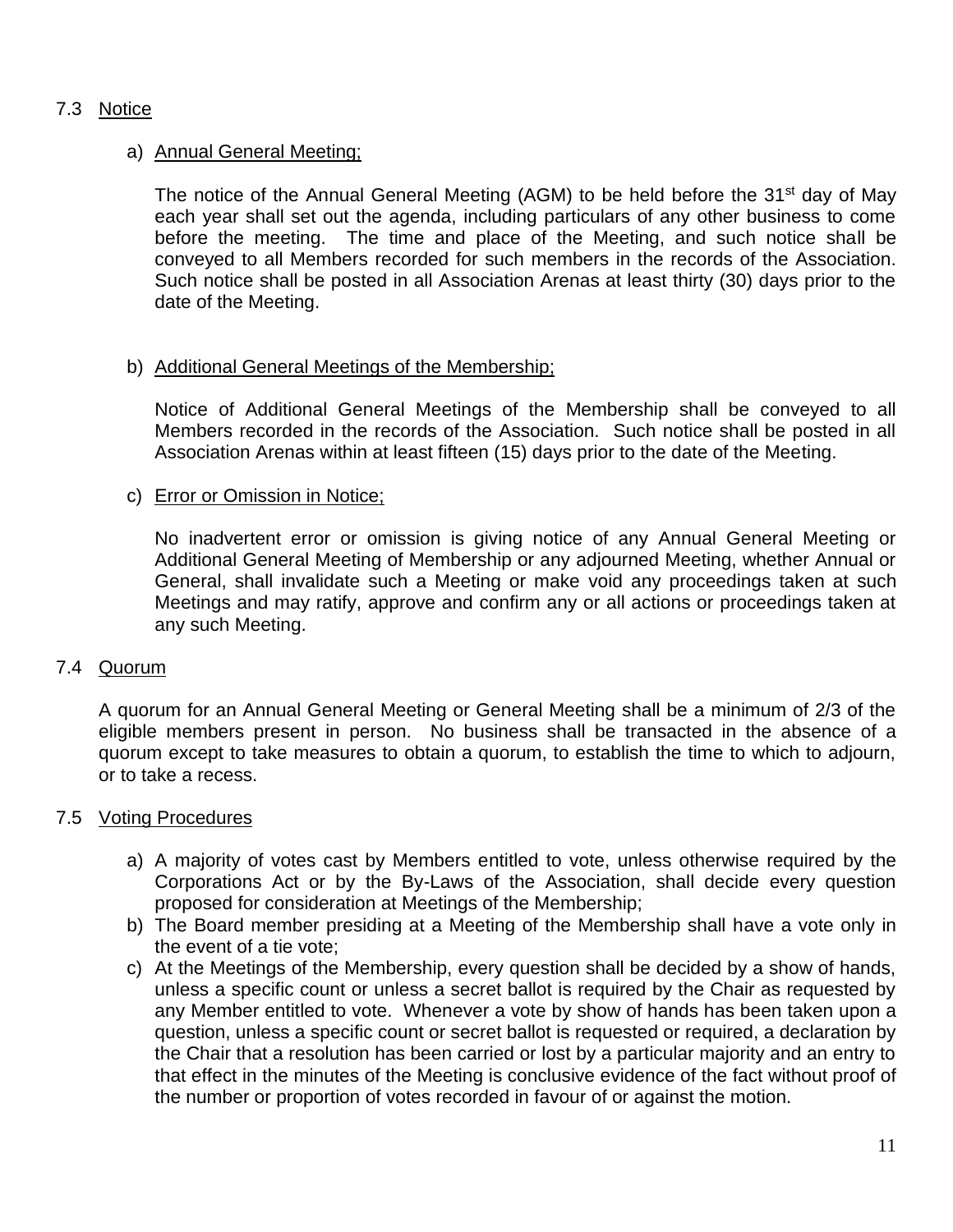# 7.6 No Proxies

Proxies will not be permitted. Members must be present in person at Additional General Meetings and Annual General Meetings of the Membership in order to exercise their voting rights in relation to matters coming before an Additional General Meeting or an Annual General Meeting of the Membership.

# 7.7 Adjournments

Any meetings of the Members of the Association may be adjourned at any time and from time to time and such business may be transacted at such adjourned Meeting(s) as might have been transacted at the original Meeting(s) from which such adjournment took place. No notice shall be required of any such adjourned Meeting other than those Members present in person at the adjourned Meeting. Such adjournment may be made notwithstanding that no quorum is present.

# 7.8 Chair

In the absence of the President and the Vice-Presidents, the Members entitled to vote and present at any Meeting of the Membership shall choose another Board as Chair and, if no Board Members are present or if all the Board Members present decline to as Chair, the Members present shall choose any Member present to be Chair.

# **8. MEMBERS OF THE BOARD**

## 8.1 Composition

Members of the Board-Minimum Required

- i. President
- ii. Vice President Operations OMHA/YSMHL Delegate
- iii. Treasurer
- iv. Secretary

## a) Eligibility

A Board member:

- i. Shall be eighteen (18) or more years of age;
- ii. Shall not be undischarged bankrupt or of unsound mind;
- iii. Shall be an active Member of the Association at the time of his or her election or appointment;
- iv. Shall remain a Member of the Association throughout his or her term of office;
- v. The President and the Vice President Operations OMHA/YSMHL Delegate must have been a sitting member of the Board for 2 years or more within the immediately preceding 3 years span.
- vi. The Treasurer must have been a sitting member of the Board for 1 year or more within the immediately preceding 3 years span.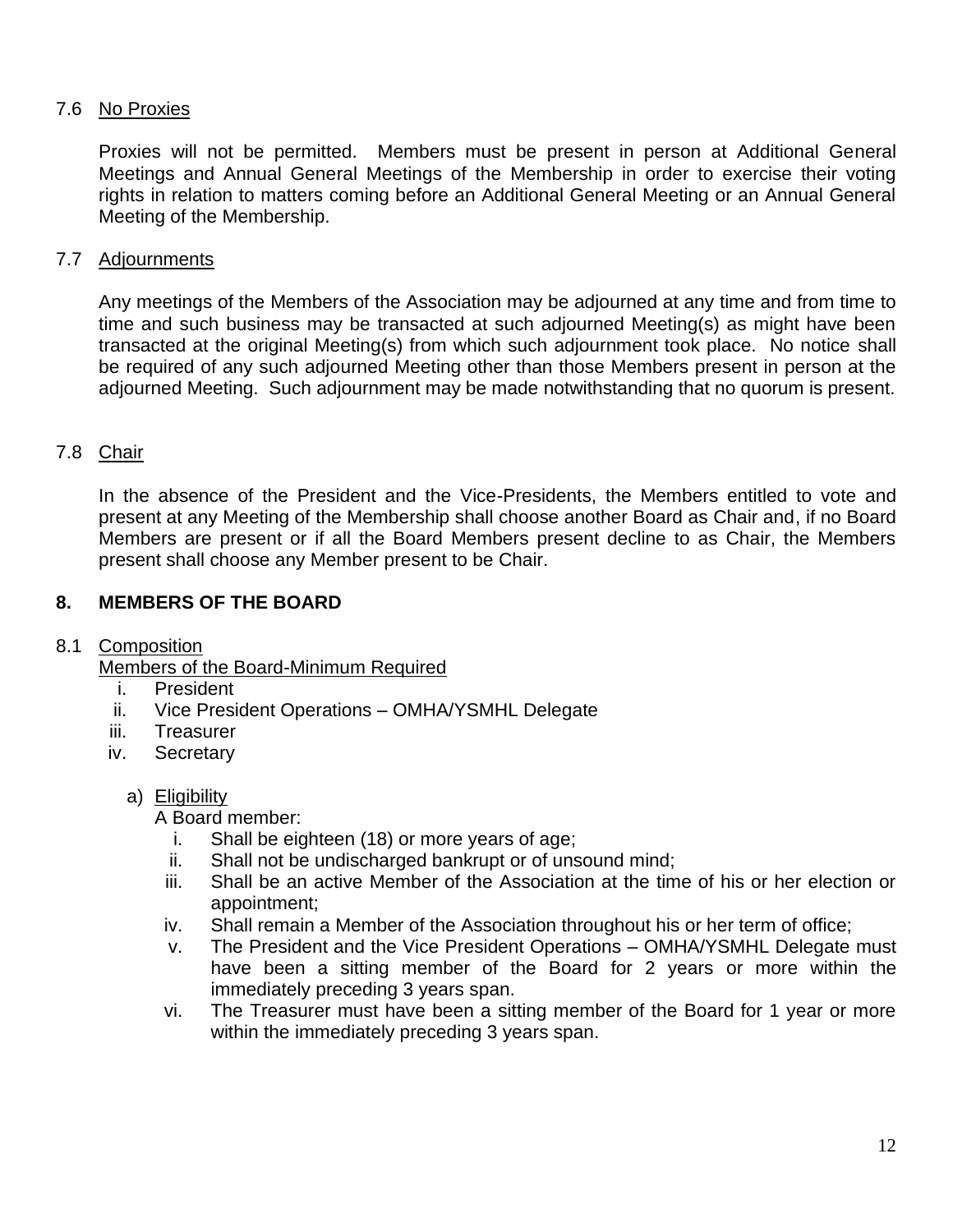# Members of the Board-Other

- i. Vice President House League/Local League
- ii. Vice President Programming U9 and Below

# a) Eligibility

A Board member:

- i. Shall be eighteen (18) or more years of age;
- ii. Shall not be undischarged bankrupt or of unsound mind;
- iii. Shall be an active Member of the Association at the time of his or her election or appointment;
- iv. Shall remain a Member of the Association throughout his or her term of office; The Vice President House League/Local League and the Vice President Programming U9 and Below must have been a sitting member of the Board for 1 year or more within the immediately preceding 3 years span.
- b) Number of Members of the Board;

The affairs of the Association shall be managed by a Board, which consists of 14 elected Board Members

# c) Executive Term of Office;

- I. At the April General meeting of Members of the Association, the Members of the Association shall elect a number of Board equal to the number of Board whose term is ending shall be elected to the Board for two (2) year terms each.
	- I. Implementation of Rotation of Board
	- II. In order to establish a rotation of the Board, the election of Board next following the implementation of this By-Law shall provide for the election of the Board; the election of six (6) Board for a term of two (2) years each and the election of seven (7) Board for a term of one (1) year each. Thereafter, all Board positions whose term is ending shall be elected for two (2) year terms going forward.
- II. The term of all inclement Board at the date of adoption of this By-law shall expire and terminate by special resolution of the Board following the Annual General Meeting prior to May  $31<sup>st</sup>$  that follows said meeting.
- d) Change in Number of Board;

The Members of the Association may by special resolution increase or decrease the number of its Executives. Any change in the number of Board shall be in compliance with prevailing Ontario laws and regulations.

# **9. PROCEDURE FOR ELECTION OF THE BOARD**

# 9.1 Nominations

The election of Board shall take place at the Annual General Meeting of the Membership. No election of a Board Member is effective without consent (verbal at the AGM meeting, or given in writing prior to the election or appointment). Nomination Forms for the Board are available each year from the Secretary and must be submitted in writing or nominated at the AGM meeting.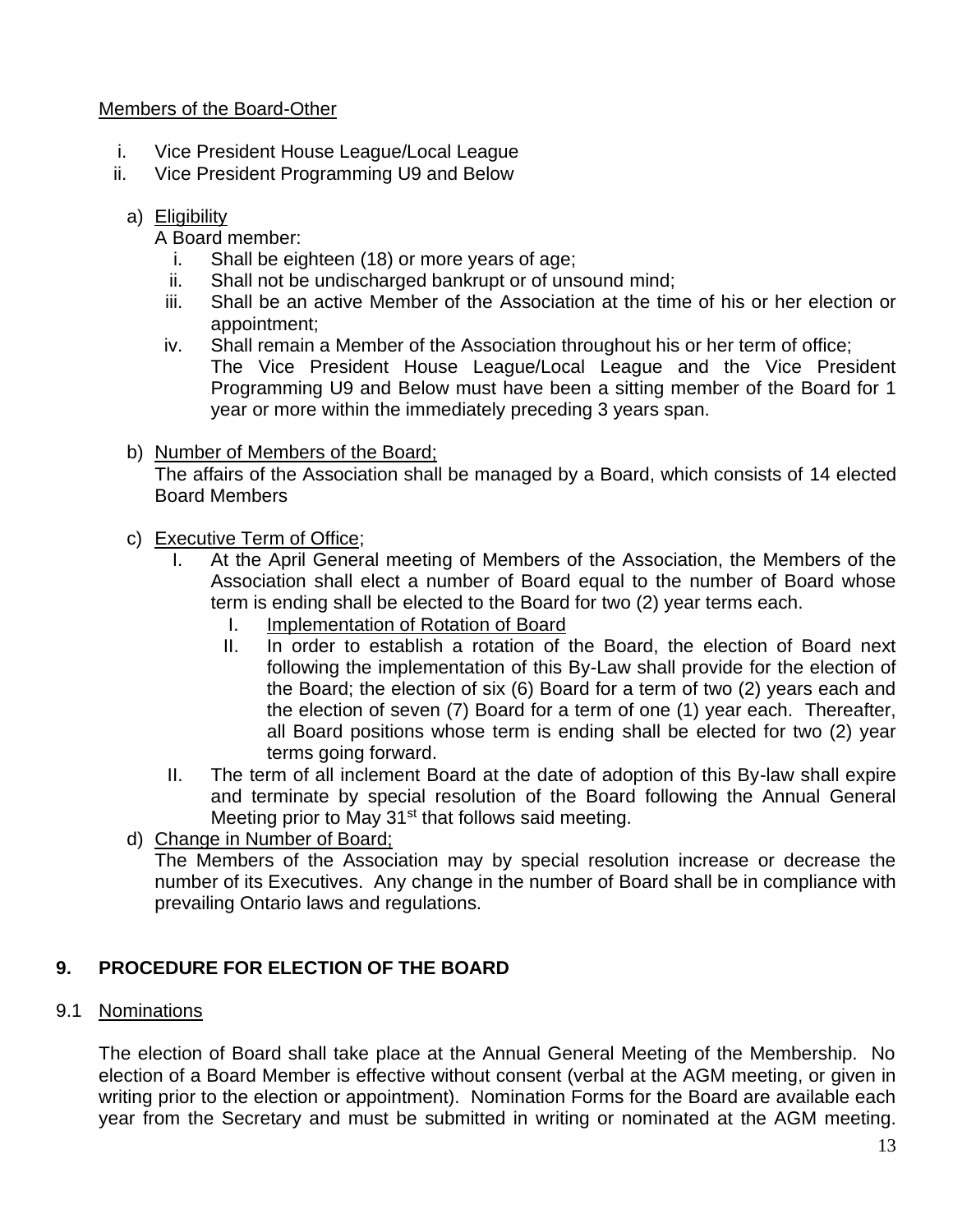The Nomination Form must contain the nominees name and two (2) nominators who are Members of the Association.

## 9.2 Board Positions

The Board shall consist of 16 members + Past President of the following;

- a) Past President (immediate) No voting privileges
- b) President Elected  $(2)$  year term
- c) Vice President Operations OMHA/YSMHL Delegate– Elected (2) year term
- d) Vice President House/Local League Elected (2) year term
- e) Vice President Hockey Programming U9 and Below Elected (2) year term
- f) Treasurer Elected  $(2)$  year term
- g) Registrar Elected  $(2)$  year term
- h) Secretary Elected  $(2)$  year term
- i) Risk Management Director– Elected (2) year term
- j) Events Director– Elected (2) year term
- k) Tournament Director– Elected (2) year term
- l) Assistant Tournament Director Elected (2) year term
- m) Technical Development Elected (2) year term
- n) Equipment Director– Elected (2) year term
- o) Marketing Director– Elected (2) year term
- p) Volunteer Co-Ordinator Elected (2) year term
- q) Tournament Convenor Elected (2) year term

# 9.4 Vacancies

Any vacancy occurring on the Board may be filled only for the remainder of the current term of the vacated position by Resolution of the Board then in office provided there is a quorum of Board then in office. The Board shall invite applications from the Membership for appointment to the vacancy on the Board. The Board shall appoint a replacement Board within thirty (30) days after the Board position was vacated.

# 9.5 Termination

a) Removal of Member by the Board

The Board will have the power, by majority vote to remove any Board before expiration of his or her term of office. The Board shall then appoint a replacement Board within thirty (30) days after the Board position was terminated.

b) Absenteeism

Unless otherwise determined by the Board, the absence of a Board from three (3) consecutive Board Meetings or the absence of a Board Member from four (4) out of any eight (8) consecutive Board Meetings shall be deemed to be a resignation of the said Board.

c) Resignation

A Member of the Board may resign his or her Position by submitting a letter of resignation to the President of the Association and/or Secretary.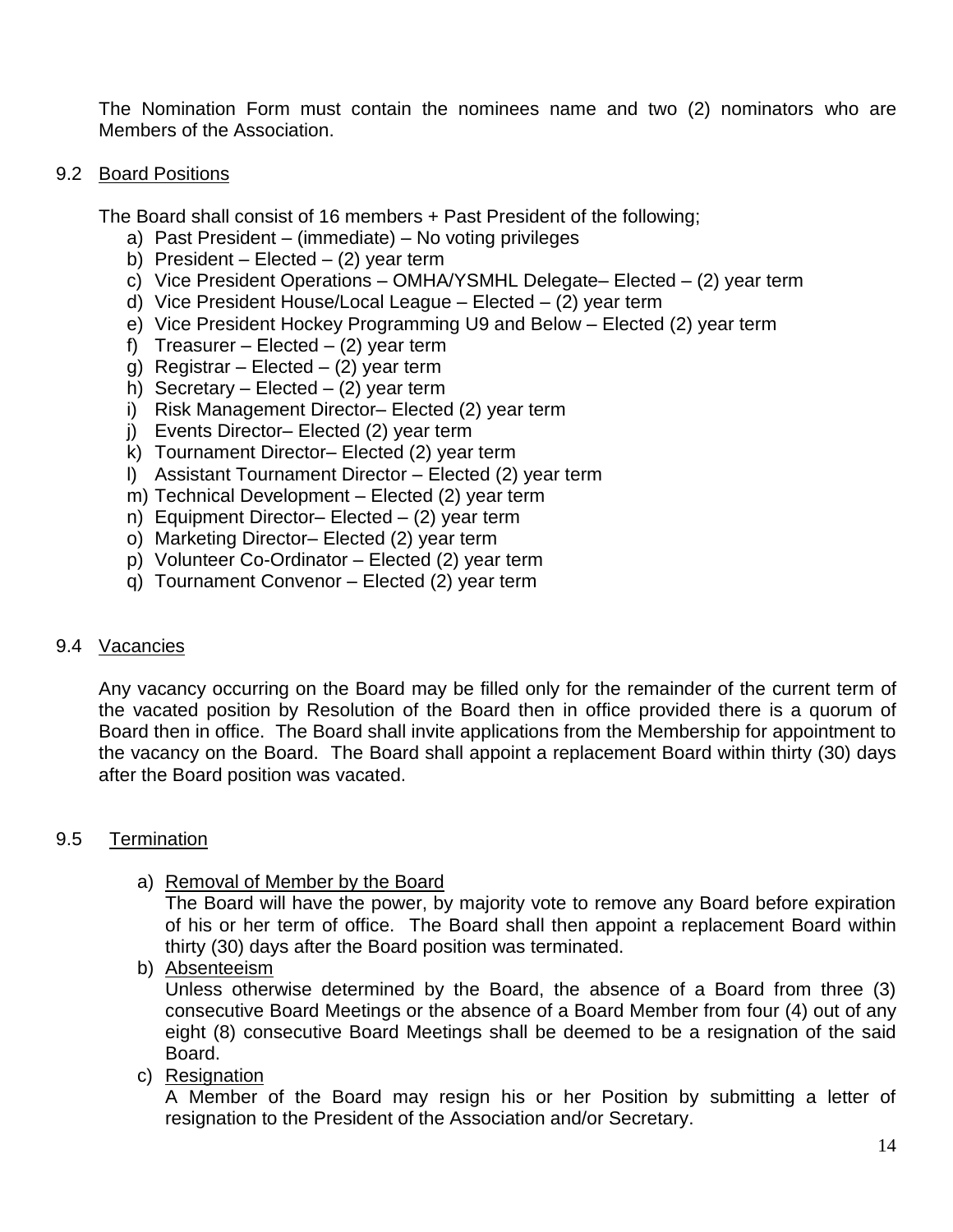# **10. BOARD RESPONSIBILITIES**

#### 10.1 Governance

The board shall govern the Association in compliance with the objects, powers, By-Laws and Policies of the Association, Rules of Operation and all applicable laws and regulations.

#### 10.2 Board Meetings

#### a) Regular Board Meetings

Except as otherwise required by law, the Board may hold Meetings at such place or places as the President or, in his or her absence, the Vice-President, may from time to time determine. The Board shall meet not less than ten (10) times per year.

#### b) Special Board Meetings

Special Board Meetings may be called by the President or a Vice-President in the absence of the President or on petition in writing to the Secretary signed by any three Board Members. Business transacted at a Special Board Meeting shall be limited to that specified in the notice calling the Meeting.

#### 10.3 Notice of Board Meetings

- a) Notice shall be communicated to all Board Members at least seven (7) days in advance of the Meeting, unless all Board Members agree to the calling of a Meeting on shorter notice or the Board Meeting is held on a regular day or date each month or immediately following a Meeting of the Members of the Association.
- b) Notice shall include a tentative agenda in the case of a regular Board Meeting and shall specify the business to be conducted in the case of a Special Board Meeting.
- c) No Formal notice of any Board Meeting shall be necessary if all the Board are present or if those absent signify their consent to the Meeting being held in their absence.

## 10.4 Error in Notice

No error or omission in giving notice for a Board Meeting shall invalidate such Meeting or invalidate or make void any proceedings taken at such Meeting, and any Executive may at any time waive notice of any such Meeting and may ratify and approve of any or all proceedings taken or had thereat.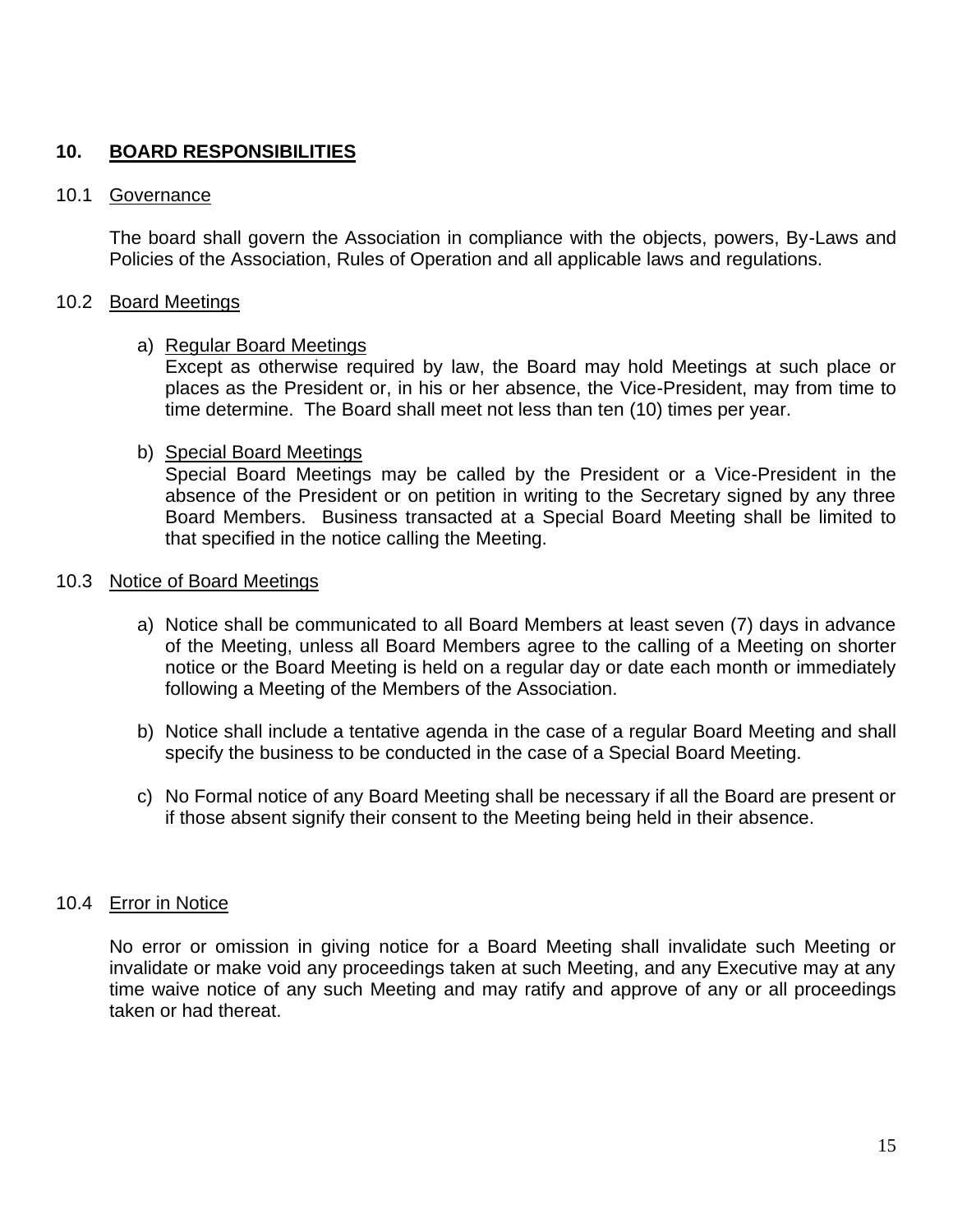## 10.5 Adjournment of Board Meetings

Any Board Meeting may be adjourned at any time from time to time and such business may be transacted at such adjourned Meetings as might have been transacted at the original Meeting from which such adjournment took place. No notice shall be required of any such adjournment.

## 10.6 Quorum

A quorum for a Board Meeting shall be a Majority of Board. No business of the Board shall be transacted in the absence of a quorum.

# 10.7 Voting Rights

Each Board member, present at a Board Meeting, including the Board member, shall be entitled to one vote. The Board member shall have a second vote in the event of a tie vote.

# 10.8 Voting Procedures

A majority of votes of the Board present at a Board Meeting shall decide every question. Every question shall be decided in the first instance by a show of hands and, unless a secret ballot is demanded by a Board present, a declaration by the Chair that the motion has been carried or not carried and an entry to that effect in the minutes of the Meeting shall be sufficient evidence of the fact, without proof of the number or proportion of the votes recorded in favour or against such motion.

## 10.9 Remuneration

Board Members shall serve without remuneration and no Board shall indirectly or directly receive any remuneration, salary or profit from the position of Board or for any service rendered to the Association; provided that, the Board may establish Policies relating to the reimbursement of Board for reasonable expenses incurred in the performance of their duties as Board of the Association.

## 10.10 Conflict of Interest

- a) Every Board who directly or indirectly has an interest in a proposed or existing contract or transaction or other matter relating to the Association shall make a full and fair declaration of the nature and extent of the interest at a Board Meeting.
- b) The declaration of a conflict of interest shall be made at the Board Meeting at which the question of entering into the contract or transaction or other matter is first take into consideration or, if the Executive is not at the date of that Board Meeting interested in the proposed contract or transaction or other matter, at the next Board Meeting held after the Board assumes the office.
- c) After making such a declaration, no Board shall vote on such a contract or transaction or other matter, nor shall he or she be counted in the quorum in respect of such a contract or transaction or other matter.
- d) If a Board has made a declaration of interest in a contract or transaction or other matter in compliance with this Section, the Board Member is not accountable to the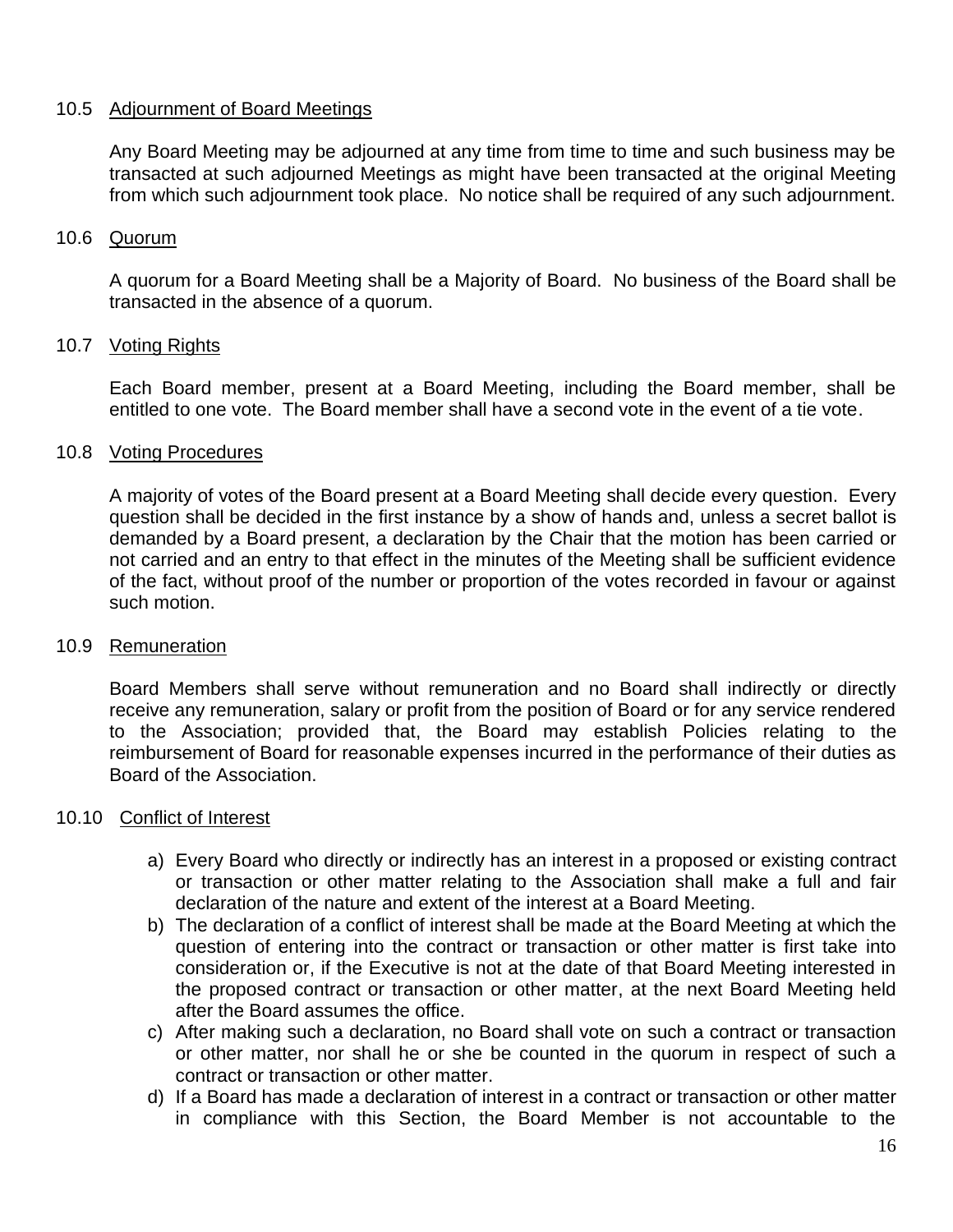Association for any profit or personal gain realized from the contract or transaction or other matter.

If a Board fails to make a declaration of interest in a contract or transaction or other matter in compliance with this Section, the Board Member shall account to and reimburse the Association for all profits realized, directly or indirectly, from such contract or transaction or other matter.

## 10.11 Indemnification of Board Member

Every Board Member of the Association and his or her heirs, executors, administrators and estate and effects respectively shall from time to time be indemnified and saved harmless by the Association from and against:

- a) All costs, charges and expenses whatsoever that he or she sustains or incurs in or about any action, suit or proceedings that is brought, commenced or prosecuted against him or her for and in respect or any act, deed, matter or thing whatsoever, made, done or permitted by him or her in or about the execution of the duties of his or her office; and
- b) All other costs, charges and expenses that he or she sustains or incurs in or about or in relation to the affairs thereof, except such costs, charges or expenses as are occasioned by his or her own wilful neglect or default; provided that, no Board Member of the Association shall be indemnified by the Association in respect or any liability, costs, charges or expenses that he or she is adjudged to be in breach or statute unless, in an action brought against him or her in his or her capacity as a Board Member, he or she has achieved complete or substantial success as a defendant.
- c) The Association may purchase and maintain such insurance for the benefit of its Board Member as the Board may from time to time determine.

## 10.12 Confidentiality

Every Board Member and Officer of the Association shall respect the confidentiality of matters brought before the Board for consideration in camera.

## 10.13 Rules of Operation

Notwithstanding any other provision contained in this By-law, the Board shall have the power to pass without any confirmation or ratification by the members of the Corporation all necessary rules and regulations as they deem expedient related in any way to the operations of the Corporation, including, without limitation, the conduct of its members, member teams and guests, provided such rules and regulations are not otherwise inconsistent with the letters patent of the Corporation or this By-law. Such prescribed rules and regulations shall have force and effect until the next AGM when they shall be confirmed. In the event of default of confirmation at such AGM the regulations shall, at and from that time, cease to have force and effect until the next AGM.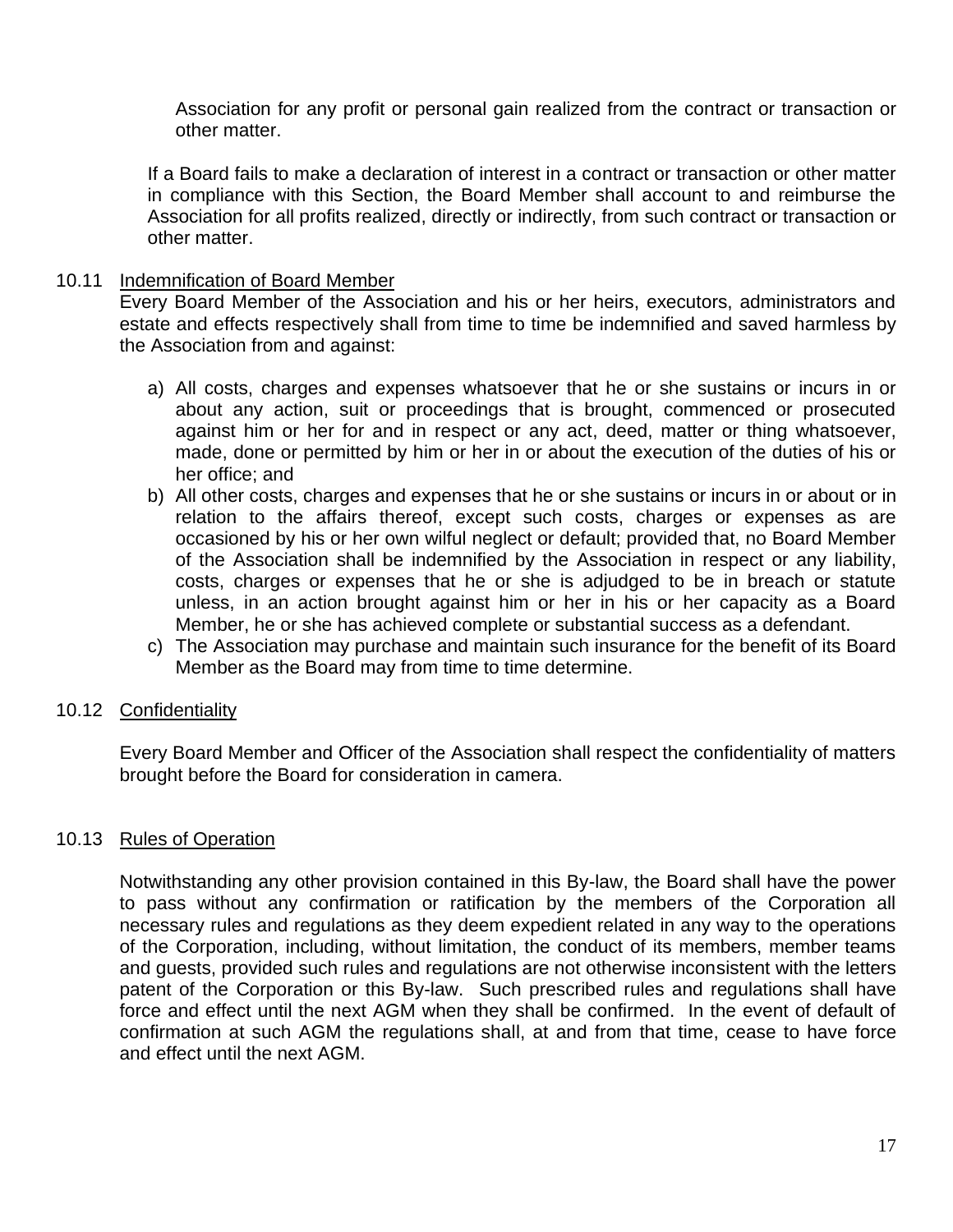# **11. DUTIES OF BOARD**

11.1 Duties of Board

# a) Past President;

The Past President shall:

- i. Be available to assist any Board requiring assistance in completion of his or her functions;
- ii. Carry out other duties as assigned by the Board, Board Committee, or the President.

## b) President;

The President shall:

- i. Represent the Association in the Community;
- ii. Act as Chair of the Board Committee, and at all Meetings of the Membership;
- iii. Exercise general supervision of the Association in accordance with Policies determined by the Board;
- iv. Be a non-voting Member of all committees and sub-committees of the Association;
- v. Report regularly to the Board on matters of interest;
- vi. Delegate tasks as necessary;
- vii. Select Ad-Hock committees as required.

# c) Vice President Operations & OMHA Rep & YSMHL Delegate;

The Vice President Operations & OMHA Rep & YSMHL Delegate shall:

- i. Report to the President any and all BWGMHA Business.
- ii. Assume the duties of the President in the absence for any reason of the President;
- iii. Operate the Representative Hockey Program pursuant to the Policies of the Association;
- iv. Establish and monitor Policies relating to Representative Hockey Operations provided that such Policies shall be and remain consistent with all other Policies of the Association and approved by the Board;
- v. Monitor adherence by the Board to all existing Policies and inform the Board with respect to any inconsistences between existing Policies and a proposed policy;
- vi. Be available to assist any Board requiring assistance in the completion of his or her functions;
- vii. Recruit and train volunteers to perform the functions required to operate the Representative Hockey Operations;
- viii. Recommend policy to the board regarding representative Hockey Operations;
- ix. Represent and promote the interests of the Association in relation to any Representative Hockey involvement of the Association with any other local minor hockey associations or leagues;
- x. Be the primary contact for the OMHA;
- xi. Ensure that copies of the Referees rule book and OMHA Manual of Operations are available to coaches;
- xii. Recommend policy to the board regarding representative Hockey Operations;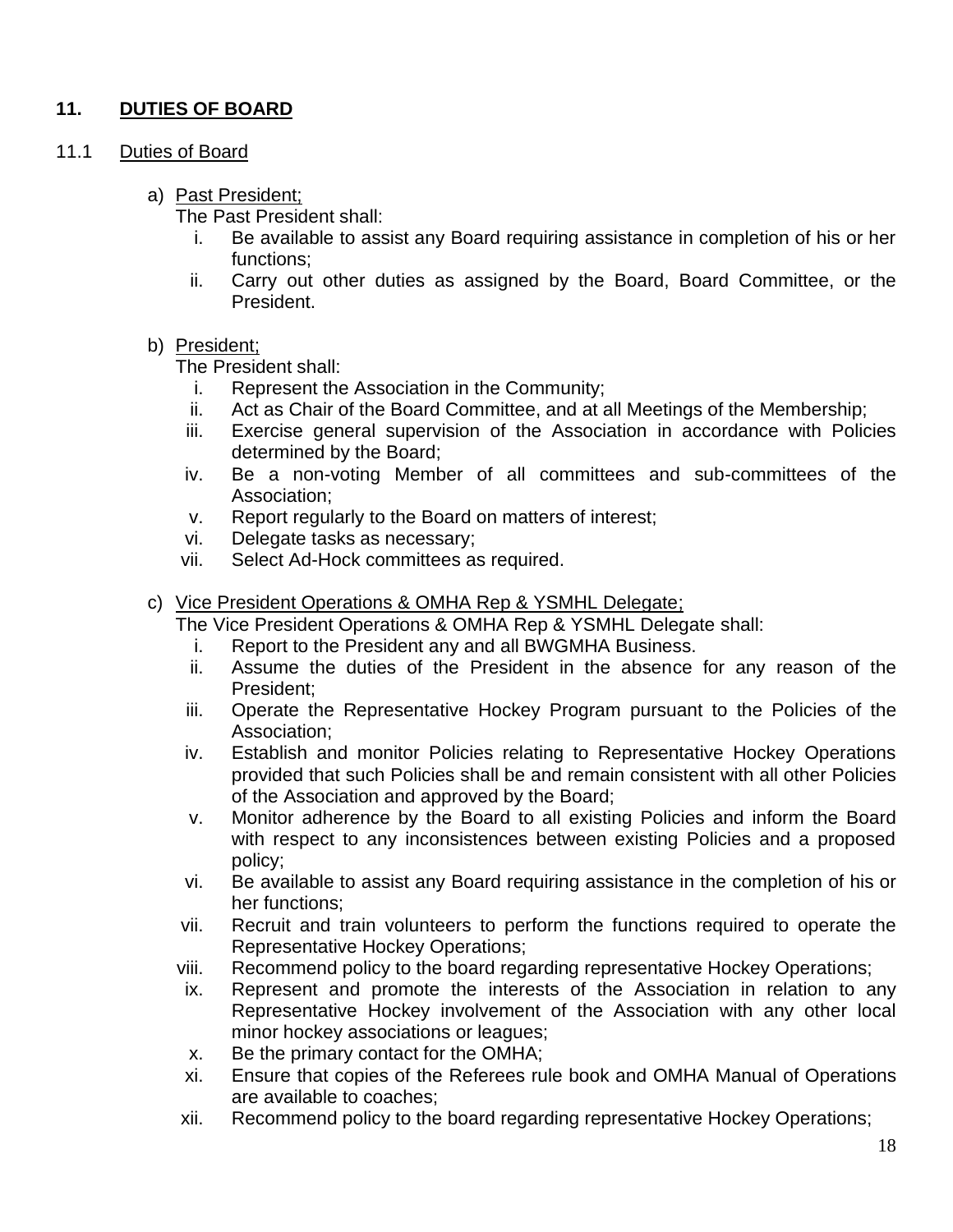- xiii. Represent and promote the interests of the Association in relation to any Representative Hockey involvement of the Association with any other local minor hockey associations or leagues;
- xiv. Promote and monitor player and coach development as per the guidelines of BWGMHA Hockey;
- xv. Ensure that copies of the Referees rule book and OMHA Manual of Operations are available to coaches;
- xvi. Represent and promote the interests of the Association in relation to any hockey matter.
- xvii. Participate in Budget Committee for the next fiscal year;
- xviii. Select Ad-Hoc committees as required;
- xix. Carry out duties as assigned by the Board, Board Committee or the President.
- d) Vice President House/Local League:

The Vice President House/Local League shall:

- i. Establish and monitor policies relating to Local League Hockey Operations provided that such Policies shall be and remain consistent with all other Policies of the Association and approved by the Board;
- ii. Monitor adherence by the Board to all existing Policies and inform the Board with respect to any inconsistences between existing policies and proposed policy;
- iii. Recruit and train volunteers to perform the functions required to operate the Local League Hockey Operations;
- iv. Represent and promote the interests of the Association in relation to any Local League Hockey involvement of the Association with any other local minor hockey associations or leagues;
- v. Select Ad-Hoc committees as required;
- vi. Promote and monitor player and coach development as per the guidelines of BWGMHA hockey.
- vii. Recommend policy to the Board regarding House/Local League hockey operations;
- e) Vice President Hockey Programming U9 and Below;

The Vice President Hockey Programming U9 and Below shall:

- i. Assume the duties of the President in the absence for any reason of the President;
- ii. Monitor adherence by the Board to all existing Policies and inform the Board with respect to any inconsistences between existing Policies and a proposed policy;
- iii. Be available to assist any Executive requiring assistance in the completion of his or her functions;
- iv. Ensure that copies of the Referees rule book and OMHA Manual of Operations are available to coaches;
- v. Carry out duties as assigned by the Board, Board Committee or the President;
- vi. Design and Operate all programs in U9 and Below divisions in adherence to the mandated programming guidelines from the OMHA, OHF and Hockey Canada.
- vii. Represent and promote the interests of the Association in relation to any U9 and Below Hockey involvement of the Association with any other Local Minor Hockey Associations or Leagues;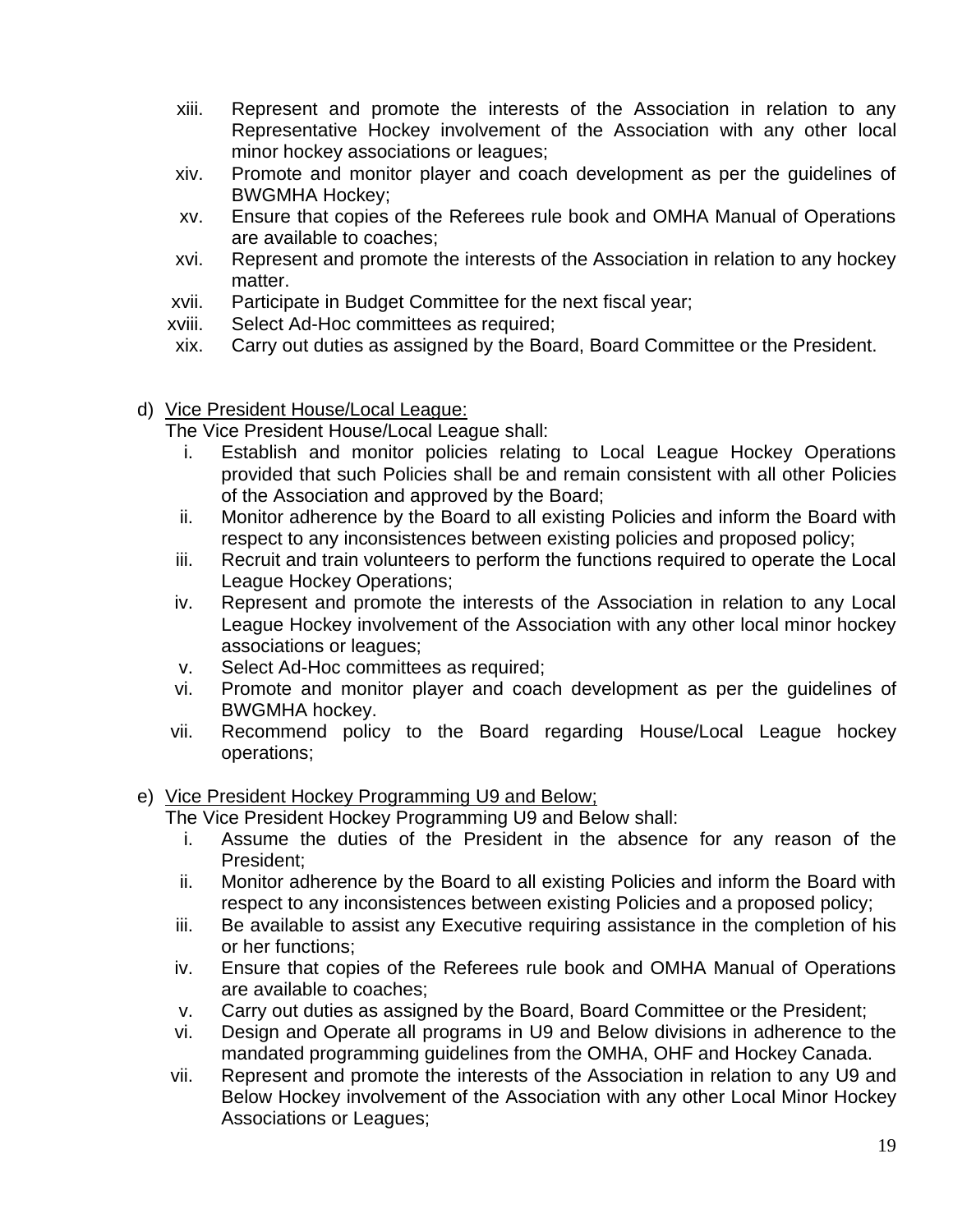- viii. Establish and monitor policies relating to Hockey Programming (U9 and Below) provided that such policies shall be and remain consistent with all other policies of the Association and approved by the Board;
- ix. Recruit and train volunteers to perform the functions required to operate the Hockey Programming (U9 and Below);
- i. Submit to the Budget Committee in each year an estimate of revenues and expenditures of the Hockey Programming (U9 and Below) Committee for the next fiscal year of the Association;
- ii. Present a report regarding Hockey Programming (U9 and Below) to the Board;
- iii. Select Ad-Hoc committees as required;
- iv. Recommend policy to the Board regarding Programming for hockey programs U9 and Below.

# f) Treasurer;

The Treasurer shall:

- i. Signing Authority for cheques and any financial transactions plus one additional signor (President, Vice President Operations OMHA/YSMHL Delegate, Secretary);
- ii. Ensure adherence to and implementation of financial policies in the financial administration of the Association;
- iii. Evaluate, review and recommend financial policy to the Board Committee and to the Board;
- iv. Carry out duties assigned by the Board, the Board Committee or the President;
- v. Select Ad-Hock committees as required;
- vi. Liaise between BWGMHA Board and Accountant;
- vii. Ensure Accountant adheres to all BWGMHA financial policies, including submission of reports and accounting records to 3<sup>rd</sup> party auditors.
- g) Registrar;

The Registrar shall:

- i. Ensure adherence to and implementation of financial Policies in the financial administration of the Association;
- ii. Carry out duties assigned by the Board, the Board Committee or President.

# h) Secretary;

The Secretary shall:

- i. Confirm monthly Board meetings and locations;
- ii. Record or delegate the recording of the minutes of the General Meetings of the Membership, Board Meetings and Board Committee Meetings and ensure that Association records are regularly and properly kept and all business is conducted in accordance with any applicable statue or law, the Letters Patent a By-laws and Policies and procedures established by the Board or by the Membership;
- iii. Ensure the proper custody of the Association's corporate seal, corporate minutes and resolutions and other corporate records and documents;
- iv. Confirm communication and correspondence has been distributed properly within the Association;
- v. Maintain the membership list referred to in Section 6.2;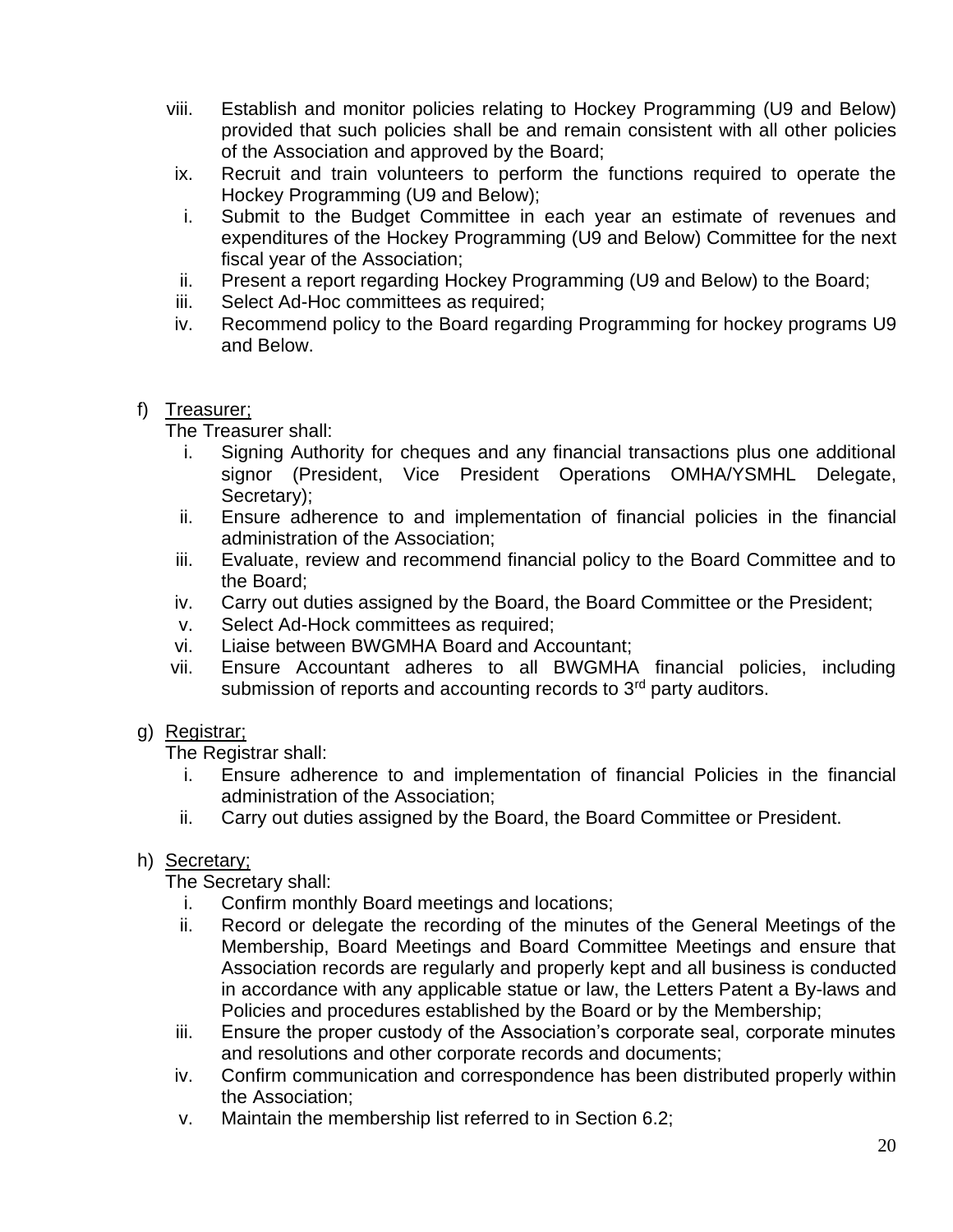- vi. Carry out duties as assigned by the Board, the Board Committee or the President and as coordinated with the Hockey Administrator.
- i) Risk Management Director;

The Risk Management Coordinator shall:

- i. Implement and enforce all OMHA Risk Management Programs;
- ii. Establish and maintain procedures with respect to clearance of all volunteers required to complete a police report;
- iii. Carry out volunteer screening a per policy and guidelines;
- iv. Assist as requested with implementation of Risk Management Programs;
- v. Carry out other duties as assigned by the Board, Board Committee, or the President;
- vi. Select Ad-Hoc committees as required.
- j) Events Director;
	- The Events Director shall:
		- i. Arrange for team photos;
		- ii. Prepare and schedule for all divisions team pictures;
	- iii. Distribute pictures to conveners for distribution;
	- iv. Prepare and distribute sponsor photos and plaques;
	- v. Order Year end banquet awards, including year-end trophies, Esso awards, and special annual memorial awards. Ensure plating is accurate and ready for banquet day;
	- vi. Arrange Year end banquet food and drinks;
	- vii. Assist Secretary and Hockey Administrator with AGM meeting details, including reports, room, refreshments;
	- viii. Carry out other duties as assigned by the Board, Board Committee or the President;
	- ix. Select Ad-Hoc committees as required;
- k) Tournament Director;

The Tournament Director shall:

- i. Organize and co-ordinate the BWGMHA Representative, AE, House League & Local League Tournaments following OMHA rules and association rules;
- ii. Acts as a contact person for all applicants to our Representative, AE, House League & Local League Tournaments;
- iii. Prepares financial statement to present to the Board following the Representative, AE, House League & Local League tournaments;
- iv. Carry out other duties as assigned by the board, Board Committee, or the President;
- v. Select Ad-Hoc committees as required.
- l) Assistant Tournament Director;

The Assistant Tournament Director shall;

- i. Assist Tournament Director by organizing and coordinating the BWGMHA tournaments following OMHA rules and BWGMHA rules;
- ii. Acts as Assistant contact person for all applications to our tournaments;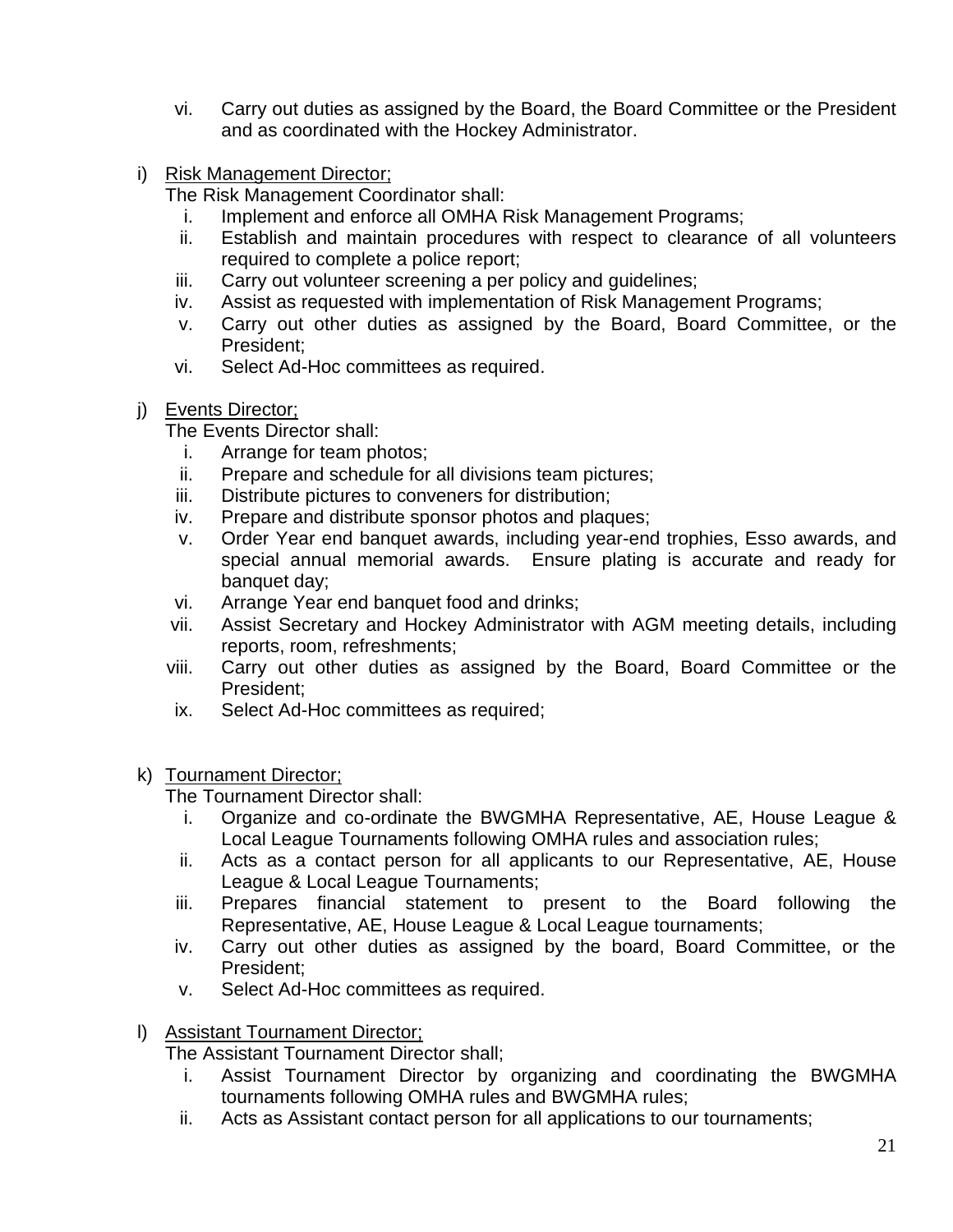- iii. Assist Tournament Director with preparation of financial statement to present to the Board following the tournaments;
- iv. Carries out other duties as assigned by the Board, Board Committee, or the President;
- v. Assist in selecting Ad-Hoc committees as required.
- m) Technical Director;

The Technical Director shall:

- i. Organize clinics for the start of the season (PRS, Trainers, coaches, CHIP);
- ii. Organize goalie, body checking and power skating clinics;
- iii. Recruit and train volunteers to perform the functions required for technical development;
- iv. Recruit and train volunteers to perform the functions required for technical development;
- v. Communicate with OMHA concerning technical programs;
- vi. Carry out other duties as assigned by the Board, Board Committee, or the President;
- vii. Recommend any program suggestions to the Board;
- viii. Select Ad-Hoc committees as required;
- ix. Communicate regularly with the Board Appointment Development Coordinator with regards to development programs.

# n) Equipment Director;

The Equipment Director shall:

- i. Maintain an inventory of all equipment owned by the Association and replace when necessary;
- ii. Prepare and present approved Association apparel proposals;
- iii. Collect rental fees and security deposits for all goalie equipment leases;
- iv. Solicit bids and purchase hockey equipment as required;
- v. Maintain, repair and allocated all hockey all equipment owned by the Association;
- vi. Provide volumes, colours, sizes of jerseys for all divisions;
- vii. Provide pucks/pylons for tryouts;
- viii. Confirm distribution of trainer's bags for all divisions through coordination with the BWGMHA Head Trainer;
- ix. Submit to the Budget Committee in each year and estimate of revenues and expenditures for the next fiscal year of the Association;
- x. Present a report regarding purchasing equipment to the Board;
- xi. Recommend a policy to the Board regarding purchasing equipment to the Board;
- xii. Carry out all other duties as assigned by the Board, Board Committee, or the President;
- xiii. Select Ad-Hoc committees as required.
- o) Marketing Director;

The Marketing Director shall:

- i. Issue Sponsorship packages to potential team sponsors;
- ii. Confirm with potential sponsors and receive forms and cheques/payments;
- iii. Prepare the list of sponsors and associated teams/divisions for sponsor names for team jerseys.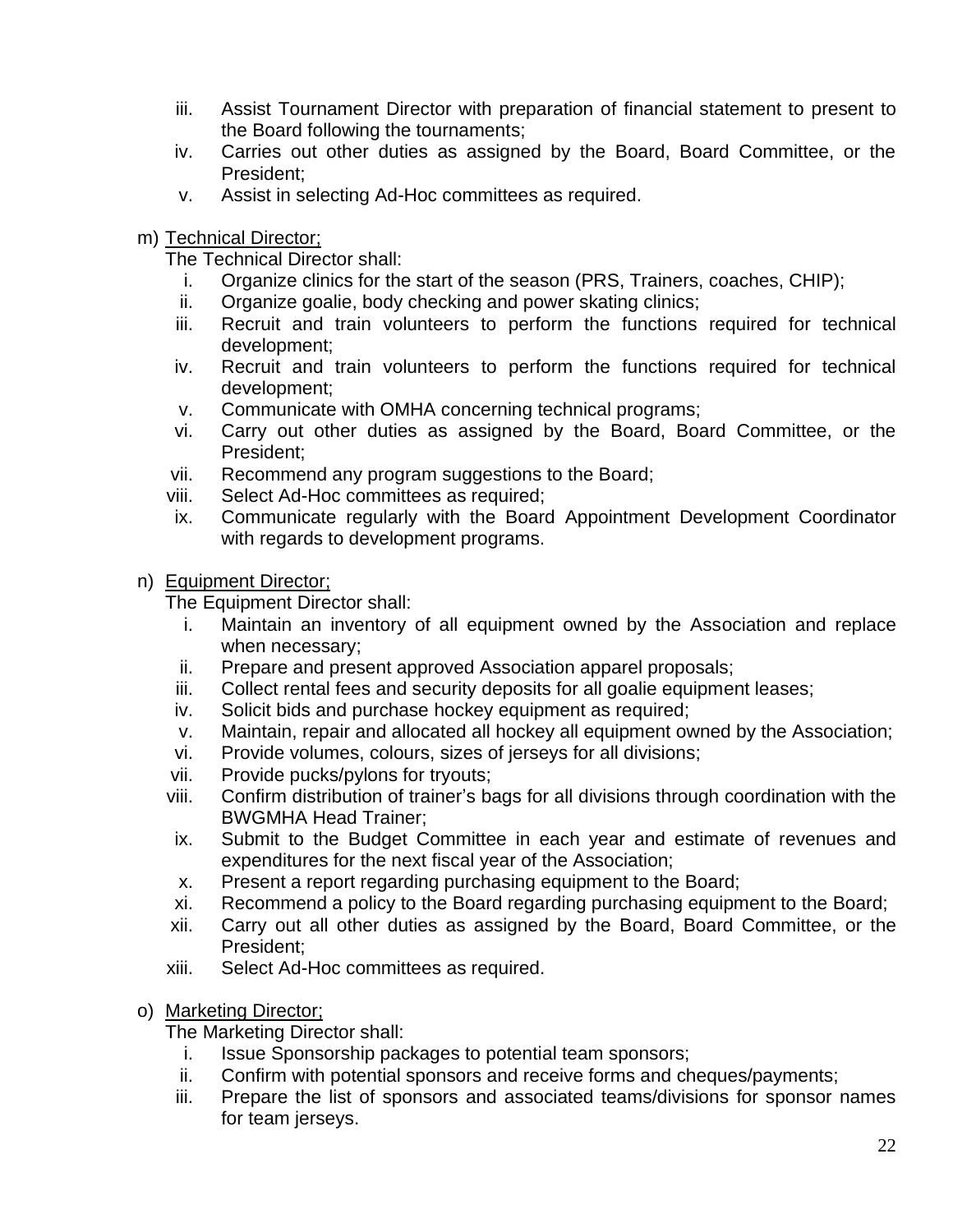- iv. Receive hockey team fundraiser applications and review and provide approvals;
- v. Maintain a calendar of the hockey season team fundraisers;
- vi. Notify Beer Store Manager of scheduled beer bottle drives (allowed each week).
- vii. Ensure compliance of all fundraising with Town regulations;
- viii. Plan, organize and supervise Association events as propose by the Chair, the Board and its members (does not include fundraising events planned within specific teams);
- ix. Co-ordinate sponsor bars, patches etc.
- x. Create and chair a fundraising committee (meetings to be organized within the committee itself);
- xi. Report all plans, budgets, and any type of necessary information to the Board of Directors.
- p) Volunteer Co-Ordinator;

The Volunteer Co-Ordinator shall:

- i. Organize and compile a list of volunteers for all events and tournaments;
- ii. Recruit and schedule volunteers to perform the duties required at tournaments;
- iii. Recruit and schedule volunteers to perform the duties required at all BWGMHA events (Banquets, Picture Day, Equipment Exchange etc);
- iv. Carry out other duties as assigned by the Board, Board Committee, or the President;
- v. Select Ad-Hoc committees as required;
- vi. Communicate regularly with the Board.

# q) Tournament Convenor;

The Tournament Convenor shall:

- i. Assist Tournament Director and Assistant Tournament Director by organizing and coordinating the BWGMHA tournaments following OMHA rules and BWGMHA rules;
- ii. Acts as a contact person for all applications to our tournaments;
- iii. Carries out other duties as assigned by the Board, Board Committee, or the President;
- iv. Assist in selecting Ad-Hoc committees as required.

# 12. **EXECUTION OF DOCUMENTS**

# 12.1 Execution of Documents:

The Board may from time to time appoint any Board Member or Members or any persons or persons on behalf of the Association, either to sign documents generally or to sign specific documents. The corporate seal of the Association, when required, shall be affixed to documents executed in accordance with the foregoing.

# 12.2 Books and Records:

The Board shall ensure that all necessary books and records of the Association required by the By-Laws of the Association or by an applicable statute are regularly and properly maintained and any contracts or agreements are filed for safekeeping.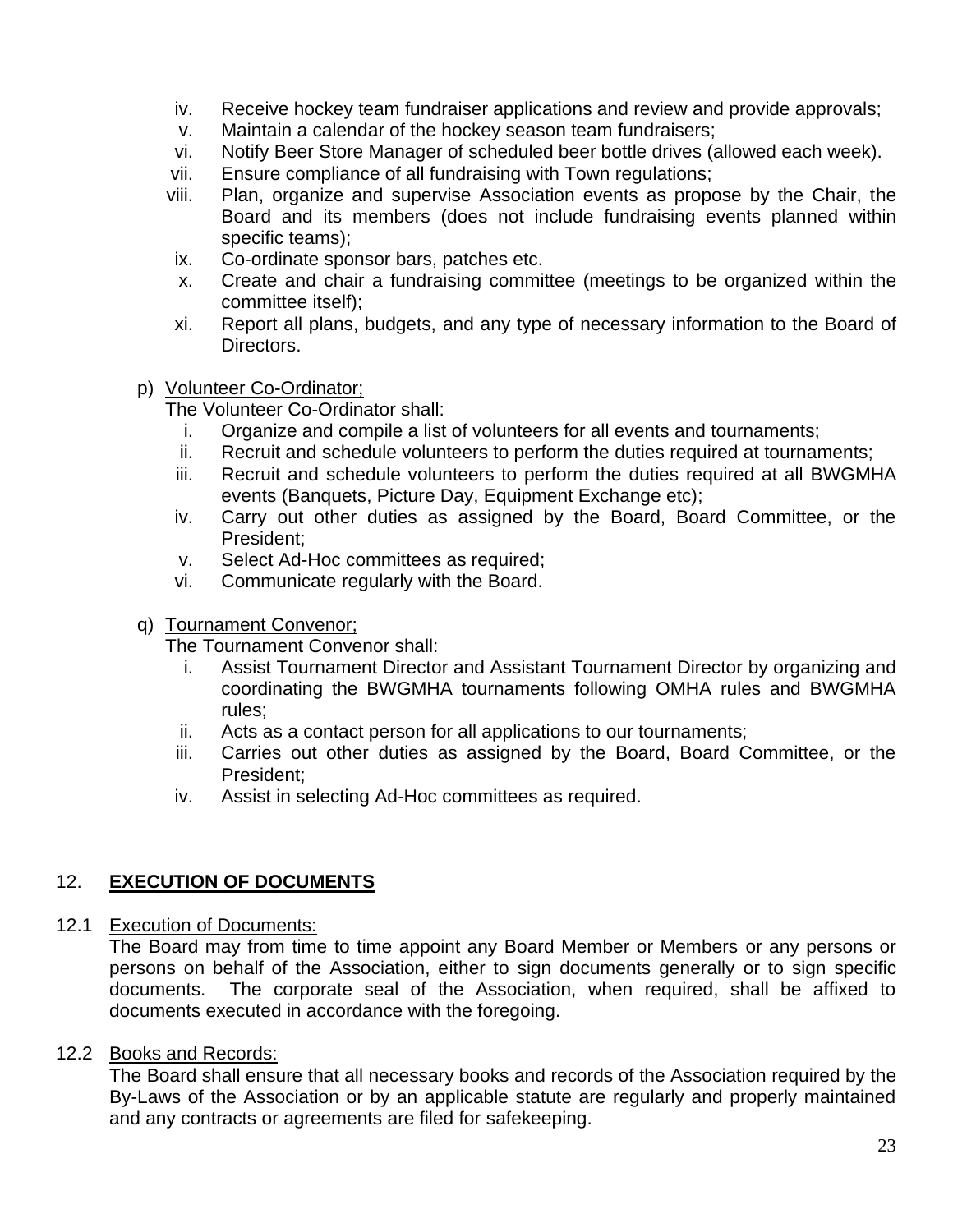# 13. **FINANCIAL YEAR**

13.1 The financial year of the Association shall terminate on the 30<sup>th</sup> day of April in each year.

# 14. **BANKING ARRANGEMENTS**

## 14.1 Banking Resolution;

The Board shall designate, by resolution, the officers and other persons authorized to transact the banking business of the Association, or any part thereof, with the bank, trust company, or other corporation carrying on a banking business that the Board has designated as the banker of the Association, to have the authority to set out in the resolution, including, unless otherwise restricted, the power to:

- a. Operate the accounts of the Association with a bank or a trust company;
- b. Make, sign, draw, accept, endorse, negotiate, lodge, deposit or transfer any of the cheques, promissory notes, drafts, acceptances, bills or exchange and orders for the payment of money;
- c. Issue receipts for an order relating to any property of the Association;
- d. Authorize any officer of the bank or trust company to do any actor o thing on behalf of the Association to facilitate the business of the Association.

## 14.2 Deposit Securities;

- a. All BWGMHA bank deposits and monetary holdings must be in the form of bank accounts to Guaranteed Investment Certificates – not high-risk investments such as mutual funds or stocks or bonds or lotteries.
- b. The securities of the Association shall be deposited for safekeeping with one or more banks, trust companies or other place or places of safekeeping to be selected by the Board. Any and all securities so deposited may be withdrawn, from time to time, only upon the written order of the Association signed by such officers, agent or agents of the Association, and in such manner as shall be determined from time to time by resolution of the Board, and such authority may be general or confined to specific instances. The institutions which may be as selected as custodians of the Board shall be fully protected in acting in accordance with the direction of the Board and shall in no event be liable for the due application of the securities so withdrawn form deposit or the proceeds thereof.

# 15. **BORROWING BY THE ASSOCIATION**

## 15.1 Borrowing Power;

Subject to the limitations set out in the Letters Patent, Supplementary Letters Patent, By-Laws or Policies of the Association, the Board may by Resolution authorize the Association to:

- a. Borrow money on the credit of the Association;
- b. Issue, sell or pledge securities of the Association.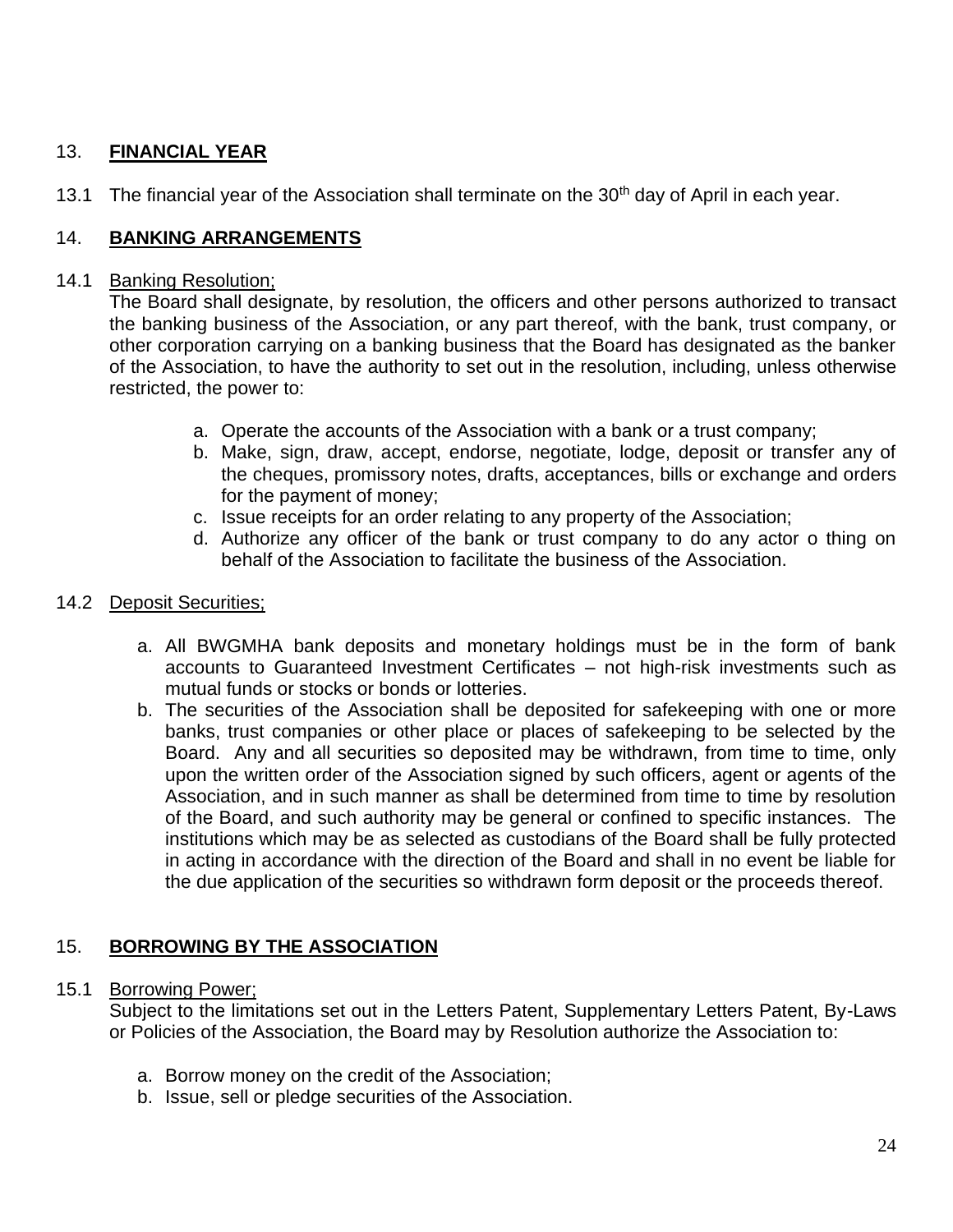## 15.2 Borrowing Resolution;

From time to time, the Board may authorize any Board or Officer of the Association or any other person to make arrangements with reference to the monies so borrowed or to the borrowed and as to the terms and conditions of any loan, and as to the security to be given therefore, with the power to vary or modify such arrangements, terms and conditions, and to give such additional security as the Board may authorize, and generally to manage, transact and settle the borrowing of money by the Association.

# 16. **NOTICE**

## 16.1 Computation of Time;

In computing the date when notice must be given under any provision of this By-law required a specified number of days' notice of any Meeting or other event, the date of giving the notice is included, unless otherwise provided.

# 16.2 Omissions and Errors;

The accidental omission to give notice of any Meeting of the Board or Members or the nonreceipt of any notice by any Board or Member or the auditor of the Association or any error in any notice not affecting its substance does not invalidate any resolution passed or any proceedings taken at the Meeting. Any Board, Member or the Auditor of the Association may at any time waive notice of any Meeting and may ratify and approve any or all proceedings taken thereat.

## 16.3 Method of Giving Notice;

Whenever under the provisions of this By-law of the Association, notice is required to be given, such notice may be given either personally or by telephone or by depositing same in a post office or public letter box, in a postage sealed envelope addressed to the Board, Officer or Member at this or her address as the same appears in the records of the Association. Any notice or other document so sent by mail shall be deemed to be sent at the time when the same was deposited in a post office or public letter box as aforesaid. For the purposes of sending any notice, the address of any Member, Board or Officer shall be his or last address in the records of the Association.

## 17. **PASSING AND AMENDING BY-LAWS**

- 17.1 The Board and a member in good standing may recommend amendments to the By-laws of the Association from time to time, to the Membership.
- 17.2 If the Board intends to discuss amendments of the By-Laws of the Association at the Board Meeting, written notice of such intention shall be sent by the Secretary to each Executive not less than ten (10) days before such meeting. Where such notice is not provided, any recommendation to amend the By-laws may nevertheless be moved at the Meeting and discussion and voting thereon adjourned to the next Meeting for which written notice or intention to pass or amend such By-Laws shall be given.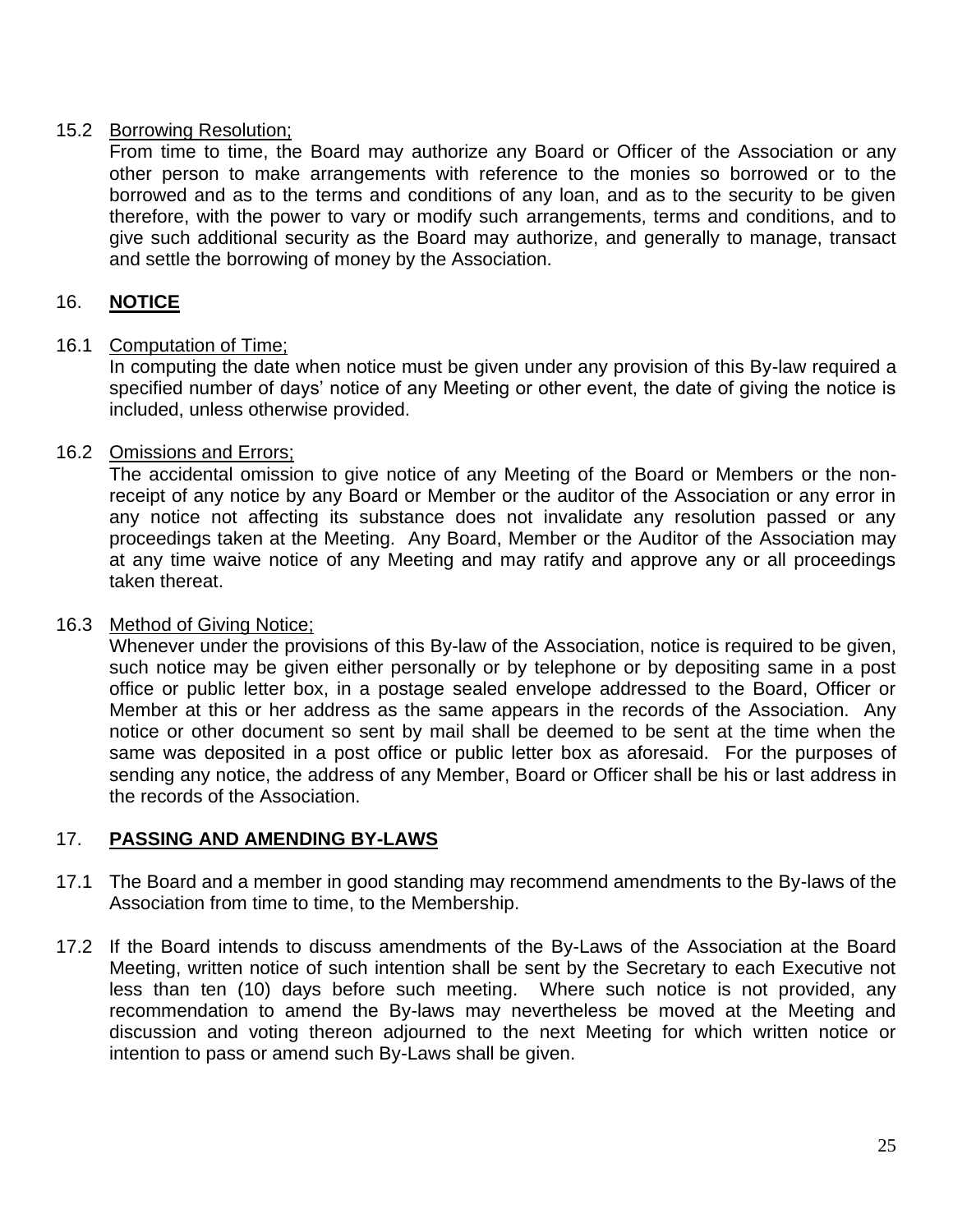- 17.3 a. A By-law or an amendment to a By-law recommended by the Board shall be presented for adoption at the next Annual General Meeting of the Members of the Association. The notice of such Annual General Meeting shall refer to, describe and explain the Bylaw or amendment(s) to the By-law to be presented at the Meeting of the Members.
	- b. A motion to amend the By-laws recommended by the Board or proposed by a Member at a General meeting of Members called for that purpose must be approved by twothirds vote of the Members present at such General Meeting.
	- c. The Members at the General Meeting of Members may confirm the proposed By-law or amended By-law as presented or amend or reject the proposed By-Law or amended By-Law.
	- d. Any amendment to the By-laws by a member must be in writing, signed by a member in good standing and received by the Secretary of the Association 30 days prior to the Annual General Meeting.
	- e. All members in good standing shall have access to any proposed amendments to the By-laws, seven (7) days prior to the Annual General Meeting at a place as state in the original meeting notice.

# 18. **REPEAL OF PRIOR BY-LAWS**

# 18.1 Repeal;

All prior By-laws of the Association, including the document entitled the "Constitution" of the Association are hereby repealed.

# 18.2 Proviso;

The repeal of all prior By-laws of the Association shall not impair in any way the validity of any act or thing done pursuant to any such repealed By-law.

# 19. **RULES OF PROCEDURE**

19.1 The Rules contained in the most current edition of "Procedures for Meetings and Organizations" by M.K. Kerr and Hubert W. King shall govern rules and procedures to be used in conducting the Meetings and affairs of the Association in all cases to which they are applicable, and in which they are not inconsistent with the By-laws or other governing, documents or laws affecting the Association.